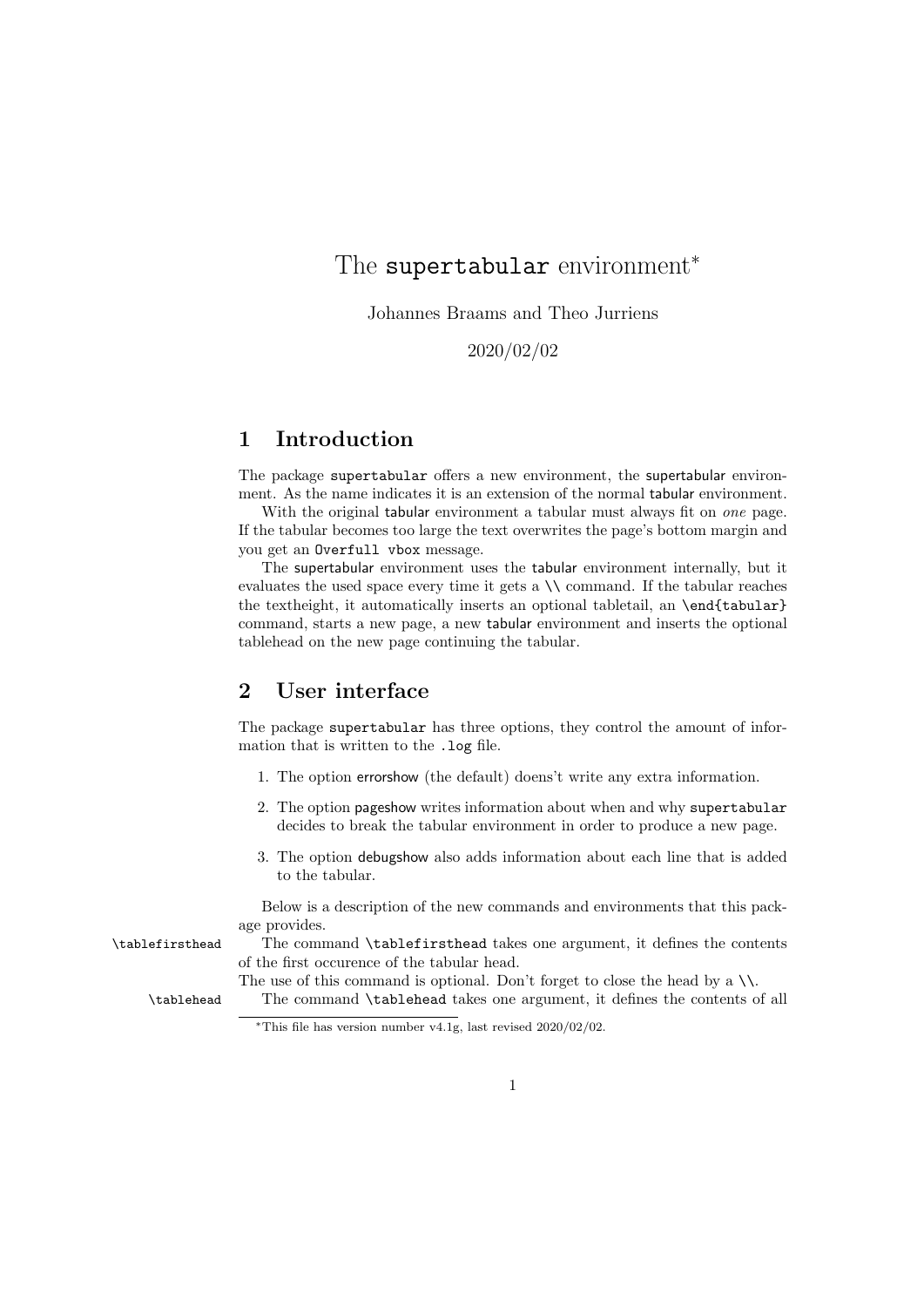subsequent ocurrences of the tabular head.

Don't forget to close the head by a  $\setminus$ 

\tabletail The command \tabletail takes one argument, it defines something which should be inserted before each \end{tabular}, except the last.

\tablelasttail The command \tablelasttail takes one argument, it defines something which should be inserted before the last \end{tabular}.

The use of this command is optional.

 $\to$  These commands all take the same arguments as  $BTRX$ 's standard  $\cap$ command. They provide a caption for the super-table, either at the top or at the bottom of the table. When \tablecaption is used the caption will be placed at the default location, which is at the top.

supertabular The environments supertabular and supertabular\* can be used much like the supertabular\* standard LATEX environments tabular and tabular<sup>\*</sup>.

mpsupertabular The environments mpsupertabular and mpsupertabular\* work like the supertabmpsupertabular\* ular and supertabular\* environments but put each page into a minipage first. Thus it is possible to have footnotes inside a mpsupertabular. The footnotetext is printed at the end of each page.

\shrinkheight The allowed maximimum height of a part of the supertabular on a page can be adjusted using the command \shrinkheight. It takes one argument, the length with which to shrink (positive value) or grow (negative value) the allowed height.

### 3 Weak points

- When the material of a normal entry (not a p-arg) becomes larger than the estimated \ST@lineht, overfull \vboxes will be produced at all.
- When the last p-arg on a page gets more than 4 lines (probably even more than 3 lines) it will result in an overfull \vbox. Also some combinations of \baselinestretch \arraystretch and a large font may lead to one line too much.
- if accidentally the last line of the tabular produces a newpage, on the next page the tabletail will be written immediately after the tablehead. Depending on the contents this may result in an error message regarding misplaced \noalign.

A quick but not very elegant solution: shrink the allowed height of the table with the command  $\sinh\theta$ ...pt} after the first  $\setminus$  of the supertabular.

• The mpsupertabular environment sometimes has problems with pagebreaks when footnotes appear in the lower part of the tabular.

\tablecaption

\bottomcaption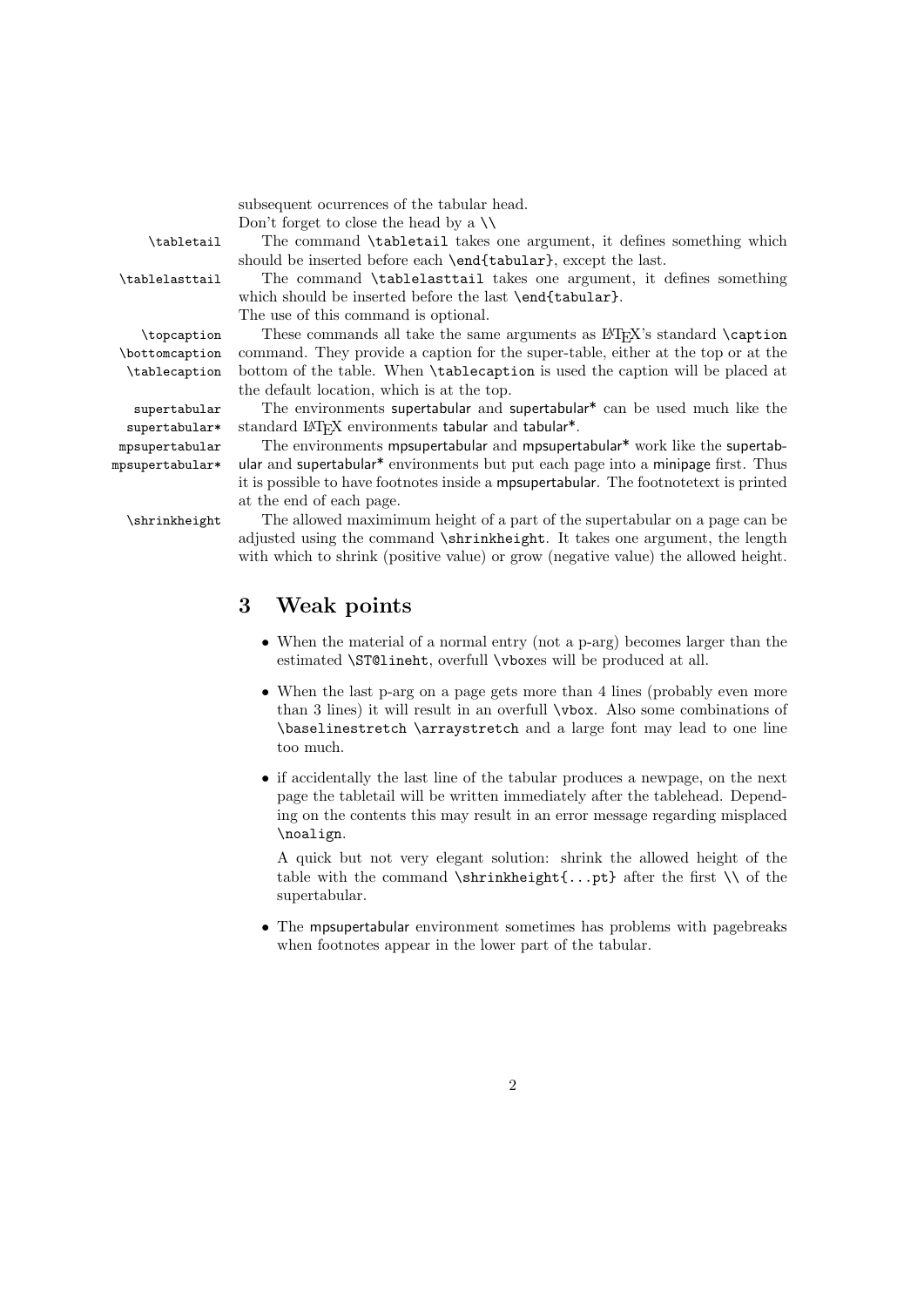### 4 Examples

Here is an example of a supertabular. First, here is (part of) the user input for the table below:

```
\begin{center}
\tablefirsthead{%
  \hline
  \multicolumn{1}{|c}{\tbsp Number} &
  \multicolumn{1}{c}{Number$^2$} &
  Number$^4$ &
  \multicolumn{1}{c|}{Number!} \\
  \hline}
\tablehead{%
  \hline
  \multicolumn{4}{|1|}{\small\sl continued from previous page}\\
  \hline
  \multicolumn{1}{|c}{\tbsp Number} &
  \multicolumn{1}{c}{Number$^2$} &
  Number$^4$ &
  \multicolumn{1}{c|}{Number!} \\
  \hline}
\tabletail{%
  \hline
  \multicolumn{4}{|r|}{\small\sl continued on next page}\\
  \hline}
\tablelasttail{\hline}
\bottomcaption{This table is split across pages}
\begin{supertabular}{|r@{\hspace{6.5mm}}|r@{\hspace{5.5mm}}|r|r|}
\begin{matrix} 1 & \& 1 & \& 1 & \& 1 & \& 1 & \& 1 & \& 1 & \& 1 & \& 1 & \& 1 & \& 1 & \& 1 & \& 1 & \& 1 & \& 1 & \& 1 & \& 1 & \& 1 & \& 1 & \& 1 & \& 1 & \& 1 & \& 1 & \& 1 & \&amp2 & 4 & 16 & 2 \\
\begin{array}{ccccccccc}\n3 & & x & & 9 & & & 81 & & & & & 6 & \}\n4 & & x & & 16 & & & 256 & & & & 24 & \ \end{array}\Upsilon 5mm]
...
19 & 361 & 130321 & 1.21645100E+17\\
20 & 400 & 160000 & 2.43290200E+18\\
\end{supertabular}
\end{center}
```
Then the table should be split across the page boundary:

|                        | Number Number <sup>2</sup> Number <sup>4</sup> |     | Number! |
|------------------------|------------------------------------------------|-----|---------|
|                        |                                                |     |         |
| 2                      |                                                | 16  |         |
| 3                      |                                                | 81  |         |
|                        | 16                                             | 256 | 24      |
|                        |                                                |     |         |
| continued on next page |                                                |     |         |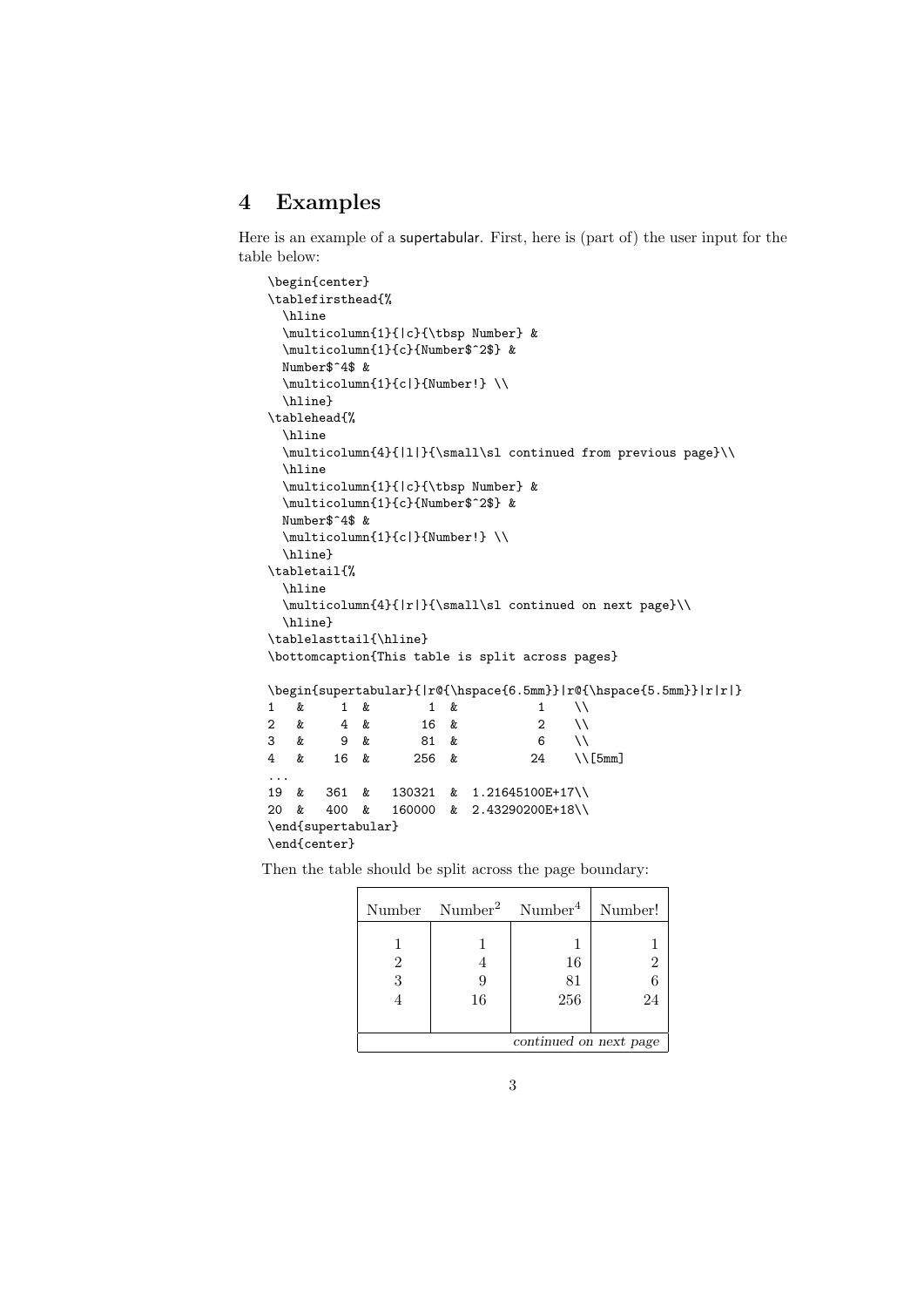|         | continued from previous page |                     |                  |
|---------|------------------------------|---------------------|------------------|
| Number  | Number <sup>2</sup>          | Number <sup>4</sup> | Number!          |
| $\bf 5$ | 25                           | 625                 | 120              |
| $\;6\;$ | 36                           | 1296                | 720              |
| 7       | 49                           | 2401                | 5040             |
| $8\,$   | 64                           | 4096                | 40320            |
| 9       | 81                           | 6561                | 362880           |
| 10      | 100                          | 10000               | 3628800          |
| 11      | 121                          | 14641               | 39916800         |
| 12      | 144                          | 20736               | 479001600        |
|         |                              |                     |                  |
| 13      | 169                          | 28561               | $6.22702080E+9$  |
| 14      | 196                          | 38416               | 8.71782912E+10   |
| 15      | 225                          | 50625               | 1.30767437E+12   |
| 16      | 256                          | 65536               | 2.09227899E+13   |
| 17      | 289                          | 83521               | $3.55687428E+14$ |
|         |                              |                     |                  |
| 18      | 324                          | 104976              | 6.40237370E+15   |
| 19      | 361                          | 130321              | 1.21645100E+17   |
| 20      | 400                          | 160000              | 2.43290200E+18   |

Table 1: This table is split across pages

Here is another example whith a p column-definition. The tablehead is the same as above. The tabletail is a double \hline; \arraystretch is set to 1.5 and the font size is \small.

Table 2: This table should also be split accross pages.

|                | $Number$ $Number^2$ $Number^4$ | Number!                                                                                         |
|----------------|--------------------------------|-------------------------------------------------------------------------------------------------|
|                |                                | 1 here is a relative short entry                                                                |
| $\overline{2}$ |                                | and here is a long entry, where<br>line breaks and line breaks and line<br>breaks have to occur |
|                |                                | continued on next page                                                                          |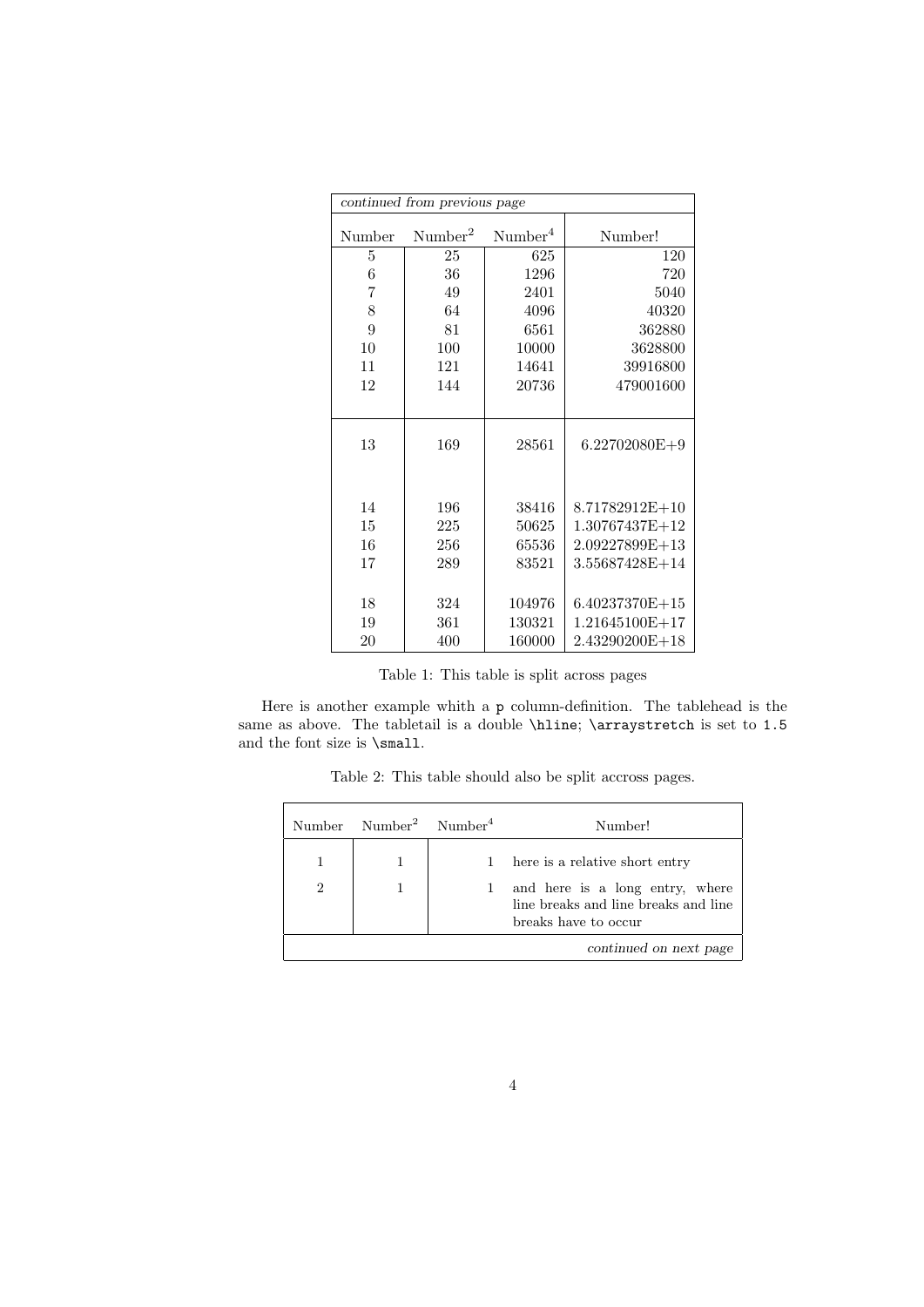|        | continued from previous page |                     |                                                                                                 |
|--------|------------------------------|---------------------|-------------------------------------------------------------------------------------------------|
| Number | Number <sup>2</sup>          | Number <sup>4</sup> | Number!                                                                                         |
| 3      | 1                            | 1                   | and here is a long entry, where<br>line breaks and line breaks and line<br>breaks have to occur |
| 4      | 1                            | $\mathbf{1}$        | and here is a long entry, where<br>line breaks and line breaks and line<br>breaks have to occur |
| 5      | 1                            | 1                   | here is a relative short entry                                                                  |
| 6      | 1                            | 1                   | and here is a long entry, where<br>line breaks and line breaks and line<br>breaks have to occur |
| 7      | 1                            | $\mathbf{1}$        | and here is a long entry, where<br>line breaks and line breaks and line<br>breaks have to occur |
| 8      | 1                            | $\mathbf{1}$        | and here is a long entry, where<br>line breaks and line breaks and line<br>breaks have to occur |
| 9      | 1                            | 1                   | and here is a long entry, where<br>line breaks and line breaks and line<br>breaks have to occur |
| 10     | 1                            | 1                   | and here is a long entry, where<br>line breaks and line breaks and line<br>breaks have to occur |
| 11     | 1                            | $\mathbf{1}$        | and here is a long entry, where<br>line breaks and line breaks and line<br>breaks have to occur |
| 12     | 1                            | 1                   | here is a relative short entry                                                                  |
| 13     | 1                            | 1                   | and here is a long entry, where<br>line breaks and line breaks and line<br>breaks have to occur |
| 14     | 1                            | 1                   | and here is a long entry, where<br>line breaks and line breaks and line<br>breaks have to occur |
| 15     | 1                            | 1                   | and here is a long entry, where<br>line breaks and line breaks and line<br>breaks have to occur |
| 16     | 1                            | 1                   | and here is a long entry, where<br>line breaks and line breaks and line<br>breaks have to occur |
|        |                              |                     | continued on next page                                                                          |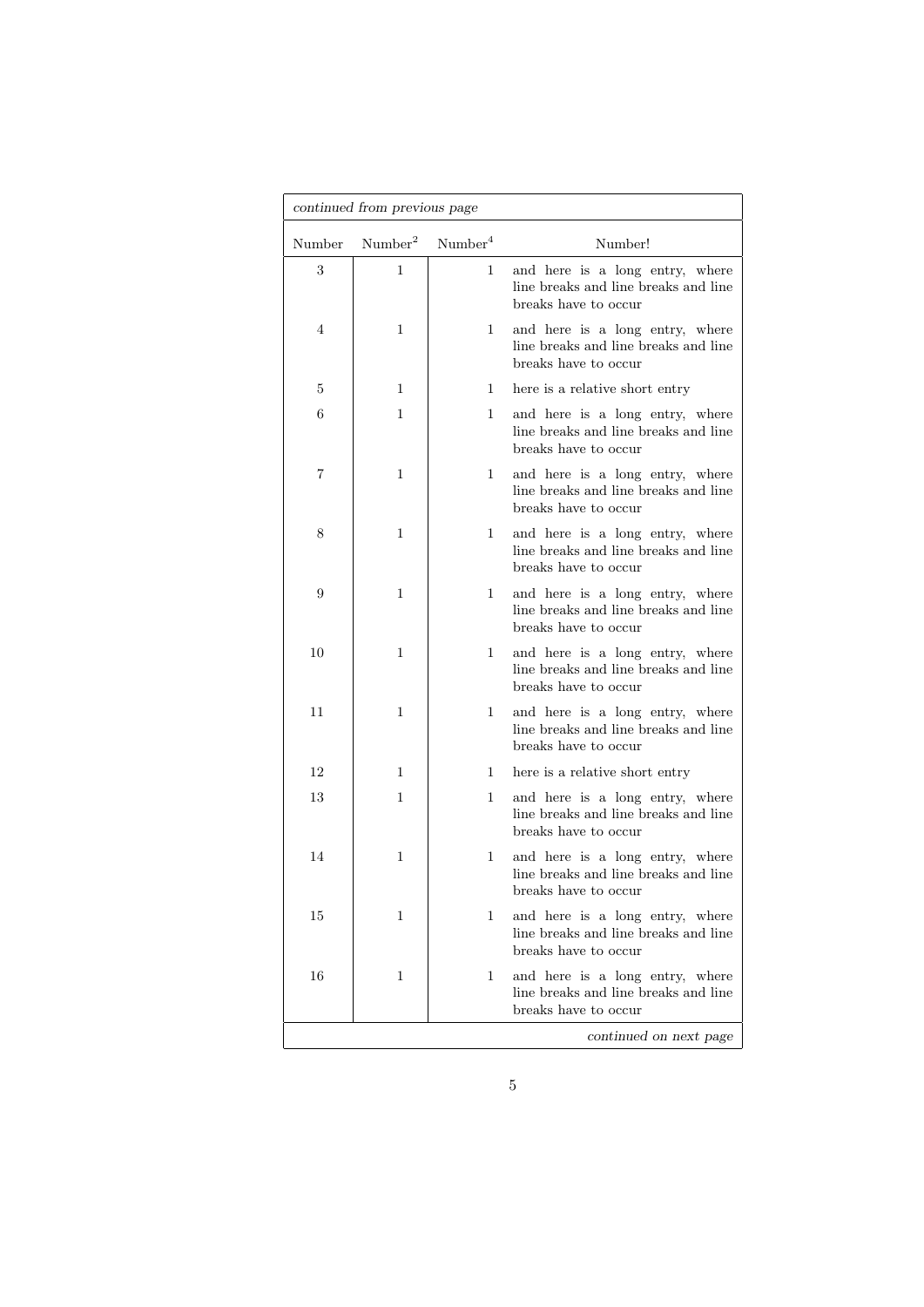| continued from previous page |                                       |  |                                                                                                 |
|------------------------------|---------------------------------------|--|-------------------------------------------------------------------------------------------------|
|                              | Number $Number^2$ Number <sup>4</sup> |  | Number!                                                                                         |
| 17                           |                                       |  | and here is a long entry, where<br>line breaks and line breaks and line<br>breaks have to occur |
| 18                           |                                       |  | and here is a long entry, where<br>line breaks and line breaks and line<br>breaks have to occur |

Here is the same table again, but this time using the supertabular\* environment and stretching the table to the full width of the text.

| Number | Number <sup>2</sup> | Number <sup>4</sup> | Number!                                                                                           |
|--------|---------------------|---------------------|---------------------------------------------------------------------------------------------------|
| 1      | 1                   |                     | 1 here is a relative short entry                                                                  |
| 2      | 1                   |                     | 1 and here is a long entry, where<br>line breaks and line breaks and line<br>breaks have to occur |
| 3      |                     |                     | 1 and here is a long entry, where<br>line breaks and line breaks and line<br>breaks have to occur |
|        |                     |                     | 1 and here is a long entry, where<br>line breaks and line breaks and line<br>breaks have to occur |
| 5      | 1                   |                     | 1 here is a relative short entry                                                                  |
|        | 1                   |                     | 1 and here is a long entry, where<br>line breaks and line breaks and line<br>breaks have to occur |
|        | 1                   |                     | 1 and here is a long entry, where<br>line breaks and line breaks and line<br>breaks have to occur |
| 8      | 1                   |                     | 1 and here is a long entry, where<br>line breaks and line breaks and line<br>breaks have to occur |
| 9      | 1                   |                     | 1 and here is a long entry, where<br>line breaks and line breaks and line<br>breaks have to occur |
|        |                     |                     | continued on next page                                                                            |

Table 3: This table should also be split accross pages.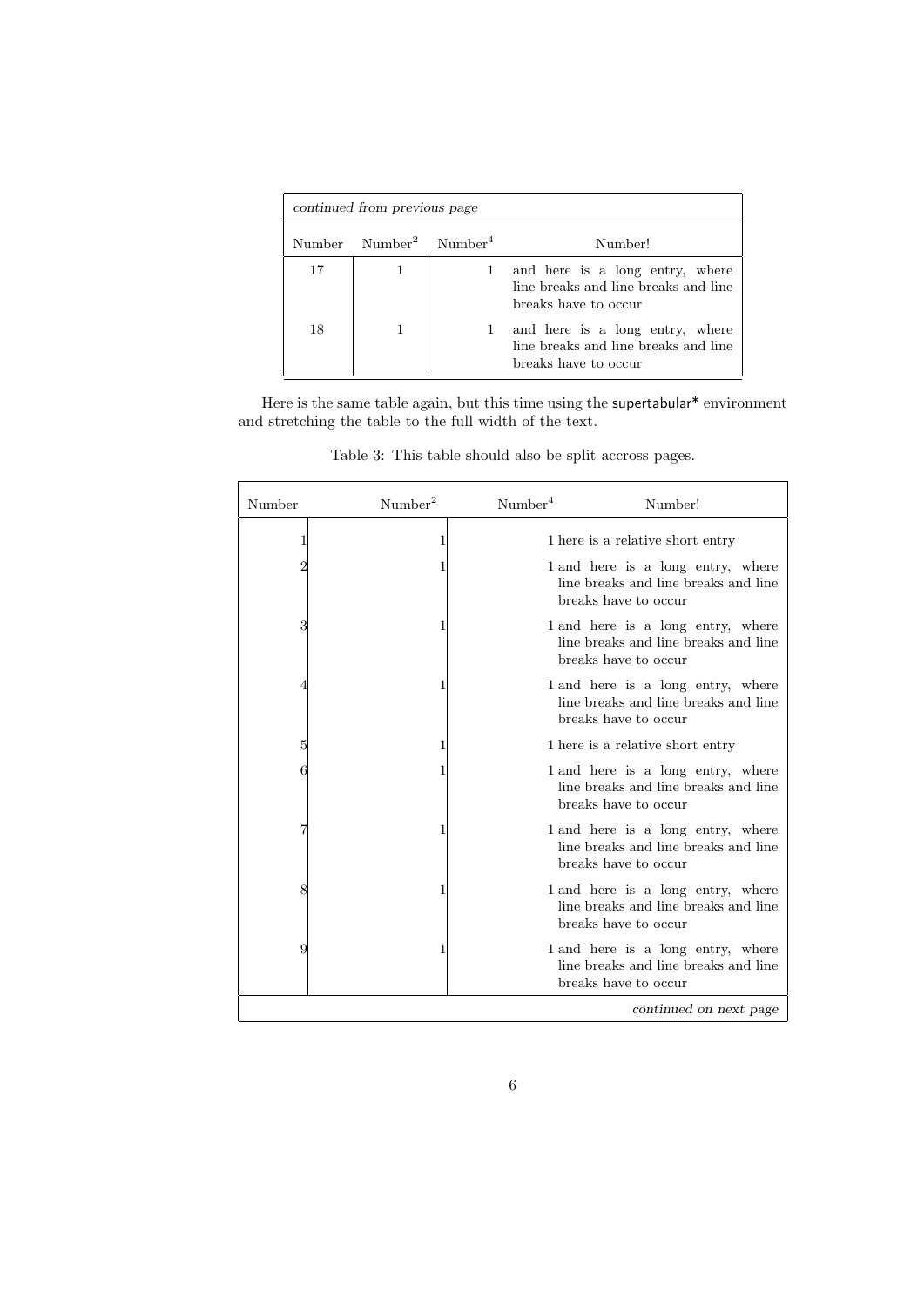|        | continued from previous page |                     |                                                                                                   |
|--------|------------------------------|---------------------|---------------------------------------------------------------------------------------------------|
| Number | Number <sup>2</sup>          | Number <sup>4</sup> | Number!                                                                                           |
| 10     |                              |                     | 1 and here is a long entry, where<br>line breaks and line breaks and line<br>breaks have to occur |
| 11     |                              |                     | 1 and here is a long entry, where<br>line breaks and line breaks and line<br>breaks have to occur |
| 12     |                              |                     | 1 here is a relative short entry                                                                  |
| 13     |                              |                     | 1 and here is a long entry, where<br>line breaks and line breaks and line<br>breaks have to occur |
| 14     |                              |                     | 1 and here is a long entry, where<br>line breaks and line breaks and line<br>breaks have to occur |
| 15     |                              |                     | 1 and here is a long entry, where<br>line breaks and line breaks and line<br>breaks have to occur |
| 16     |                              |                     | 1 and here is a long entry, where<br>line breaks and line breaks and line<br>breaks have to occur |
| 17     |                              |                     | 1 and here is a long entry, where<br>line breaks and line breaks and line<br>breaks have to occur |
| 18     |                              |                     | 1 and here is a long entry, where<br>line breaks and line breaks and line<br>breaks have to occur |

## 5 Known problems

• When a float occurs on the same page as the start of a supertabular you can expect unexpected results.

When the float was defined on the same page you might end up with the first part of the supertabular on a page by its own.

- You should not use the supertabular *inside* a floating-environment such as table as this will result in TEX trying to put the whole supertabular on one page.
- In some instances you might still end up with overfull \vbox messages.
- Sometimes the last page of the supertabular contains just an empty head an tail.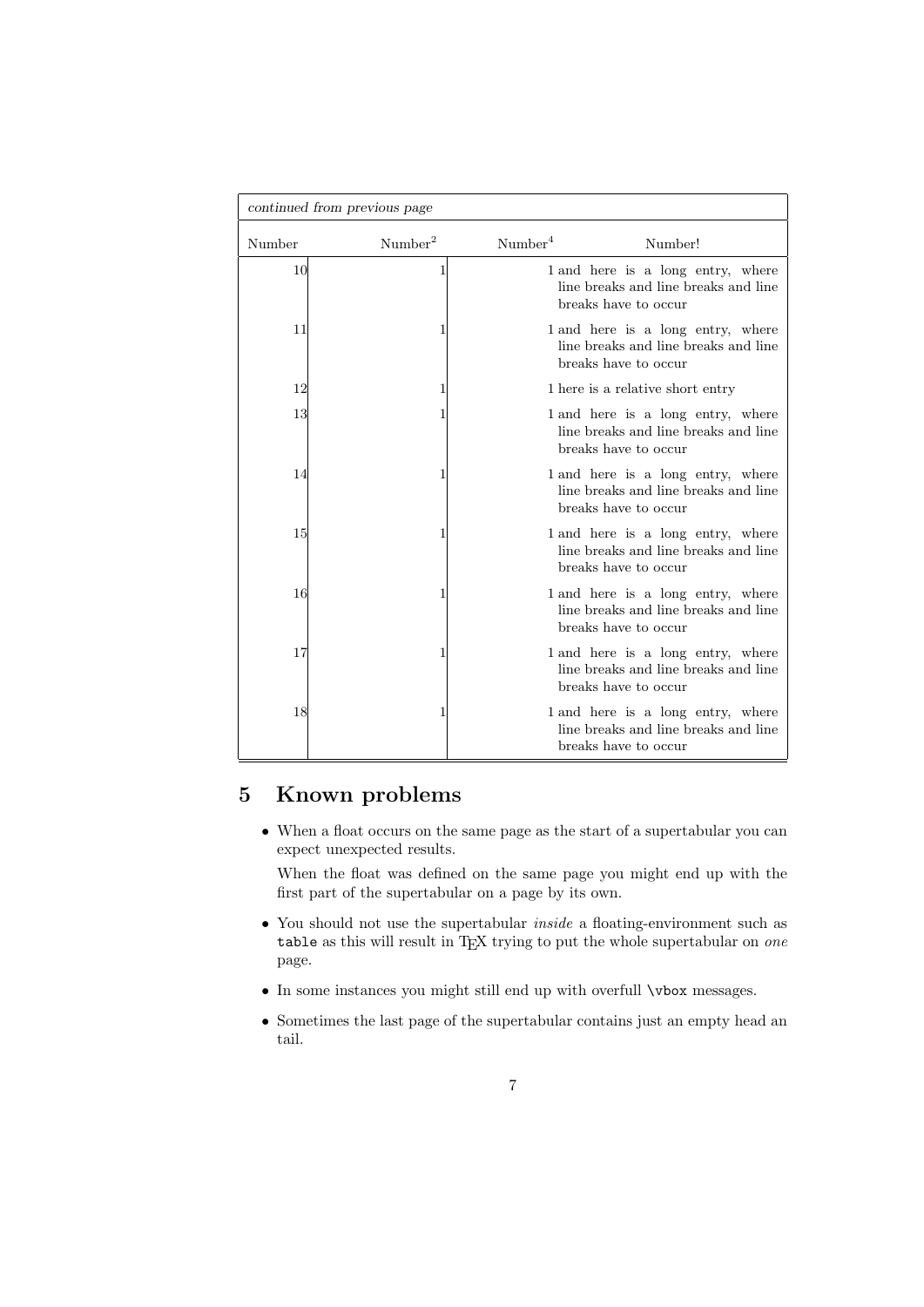# 6 The Implementation

First we define a few options that control the level of tracing output this package delivers. the option errorshow is the default situation.

|                                                  | $1$ $\langle *package \rangle$<br>2 \newcount\c@tracingst<br>3 \DeclareOption{errorshow}{\c@tracingst\z@}<br>4 \DeclareOption{pageshow}{\c@tracingst\thr@@}<br>$5 \ \{\C{at} \}\$<br>$6$ \Process0ptions                                              |
|--------------------------------------------------|-------------------------------------------------------------------------------------------------------------------------------------------------------------------------------------------------------------------------------------------------------|
| \topcaption<br>\bottomcaption                    | The user-commands \topcaption and \bottomcaption set the flag @topcaption<br>to determine where to put the tablecaption. The default is to put the caption on<br>the top of the table                                                                 |
|                                                  | 7 \newif\if@topcaption \@topcaptiontrue<br>8 \def\topcaption{\@topcaptiontrue\tablecaption}<br>9 \def\bottomcaption{\@topcaptionfalse\tablecaption}                                                                                                   |
| \tablecaption                                    | This command has to function exactly like <b>\caption</b> does, except it has to store its<br>argument (and the optional argument) for later processing <i>within</i> the supertabular<br>environment.                                                |
|                                                  | 10 \long\def\tablecaption{%<br>\refstepcounter{table}\@dblarg{\@xtablecaption}}<br>11<br>12\long\def\@xtablecaption[#1]#2{%<br>\long\gdef\@process@tablecaption{\ST@caption{table}[#1]{#2}}}<br>13<br>14 \global\let\@process@tablecaption\relax      |
| \ifST@star                                       | This switch is used in the internal macros to remember which kind of environment<br>was started.<br>15 \newif\ifST@star                                                                                                                               |
| \ifST@mp                                         | This switch is used in the internal macros to remember if the tabular should be<br>put into a minipage.<br>16 \newif\ifST@mp                                                                                                                          |
| \ST@wd                                           | For the supertabular* environment it is necessary to store the intended width of<br>the tabular.<br>17 \newdimen\ST@wd                                                                                                                                |
| \ST@rightskip<br>\ST@leftskip<br>\ST@parfillskip | For the mpsupertabular environments we need special versions of <i>\leftskip</i> ,<br>\rightskip and \parfillskip.<br>18 \newskip\ST@rightskip<br>19 \newskip\ST@leftskip<br>20 \newskip\ST@parfillskip                                               |
| \ST@captionroom                                  | When a supertabular is preceded by a caption that fact might not yet be visible<br>in the amount of space occupoed on the page sofar. Therefore we include the<br>possibility to reduce the height of the first part of the supertabular. In order to |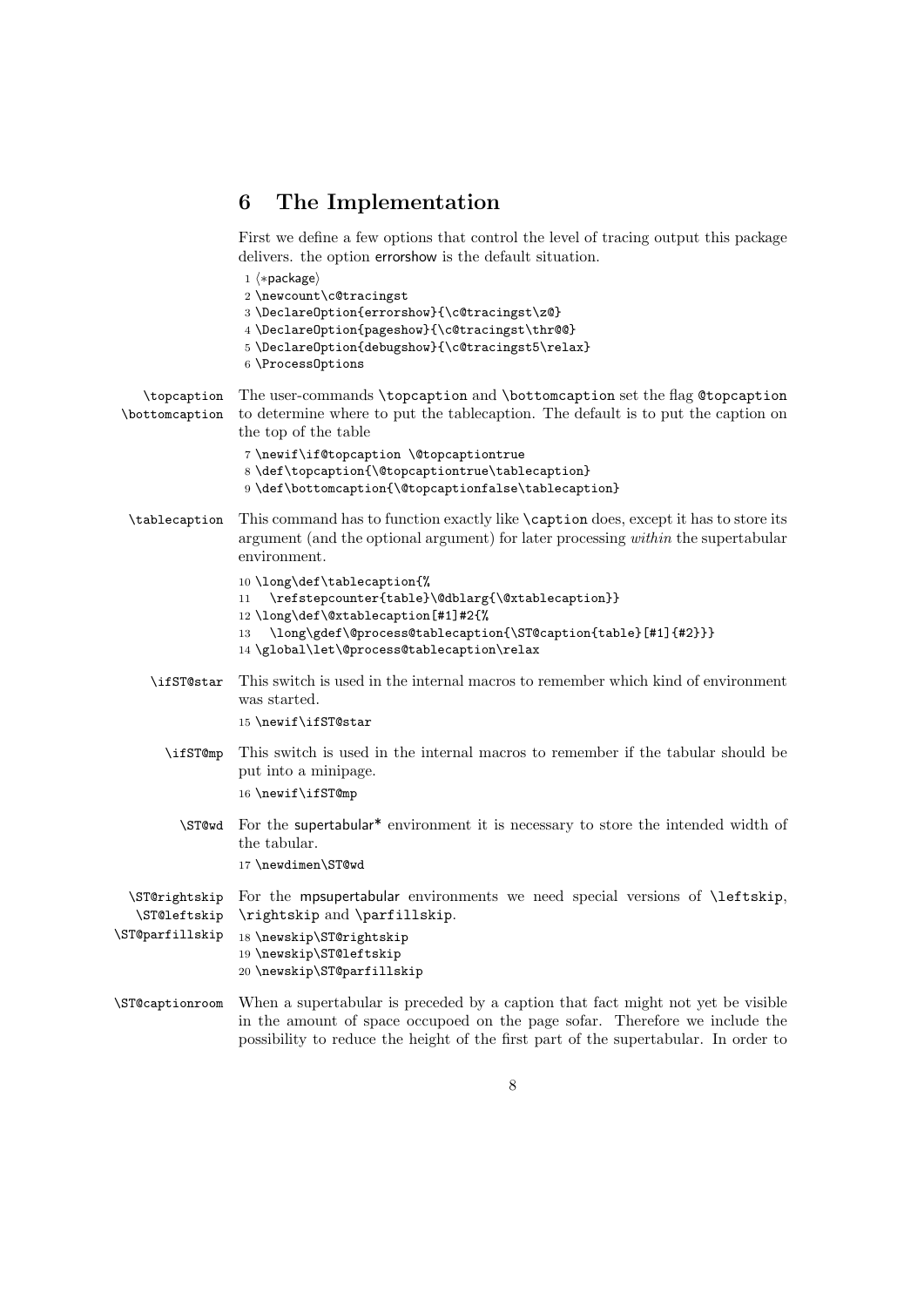this we need a macro that indicates a aption has been put in front of the table. We do this to reduce the risk that the first part of the table is too high after all and is pushed onto the next page due to an overfull \vbox condition. 21 \def\ST@captionroom{\z@}

\ST@caption This is a redefinition of LaTeX's \@caption, \@makecaption is called within a group so as not to return to \normalsize globally. also a fix is made for the 'feature' of the \@makecaption of the document class article and friends that a caption always gets a  $\text{vskip }$  10pt at the top and none at the bottom. If a user wants to precede his table with a caption this results in a collision.

```
22 \long\def\ST@caption#1[#2]#3{\par%
               23 \addcontentsline{\csname ext@#1\endcsname}{#1}%
               24 {\protect\numberline{%}
               25 \csname the#1\endcsname}{\ignorespaces #2}}
               26 \begingroup
               27 \@parboxrestore
               28 \normalsize
               29 \if@topcaption \vskip -10\p@ \fi
               30 \@makecaption{\csname fnum@#1\endcsname}{\ignorespaces #3}\par
               31 \if@topcaption \vskip 10\p@ \gdef\ST@captionroom{20\p@}\fi
               32 \endgroup}
    \tablehead
\tablefirsthead
               \tablehead activates the new tabular \cr commands.
               33 \newcommand\tablehead[1]{%
               34 \gdef\@tablehead{%
               35 \noalign{%
```

```
36 \global\let\@savcr=\\
37 \global\let\\=\org@tabularcr}%
38 #1%
39 \noalign{\global\let\\=\@savcr}}}
40 \tablehead{}
```
It's possible to specify a different tablehead for the first 'part' of the table. That only needs to be used once so it 'undefines' itself at the end. That way we make sure that it doesn't accidentally get used for a second supertabular in the document.

```
41 \newcommand\tablefirsthead[1]{%
42 \gdef\@table@first@head{%
43 \noalign{%
44 \global\let\@savcr=\\
45 \global\let\\=\org@tabularcr}%
46 #1%
47 \noalign{%
48 \global\let\\=\@savcr
49 \global\let\@table@first@head\undefined
50 }}}
```
\tabletail If the user uses an extra amount of tabular-data (like \multicolumn) in \tablelasttail \tabletail TEX starts looping because of the definition of \ST@cr. So make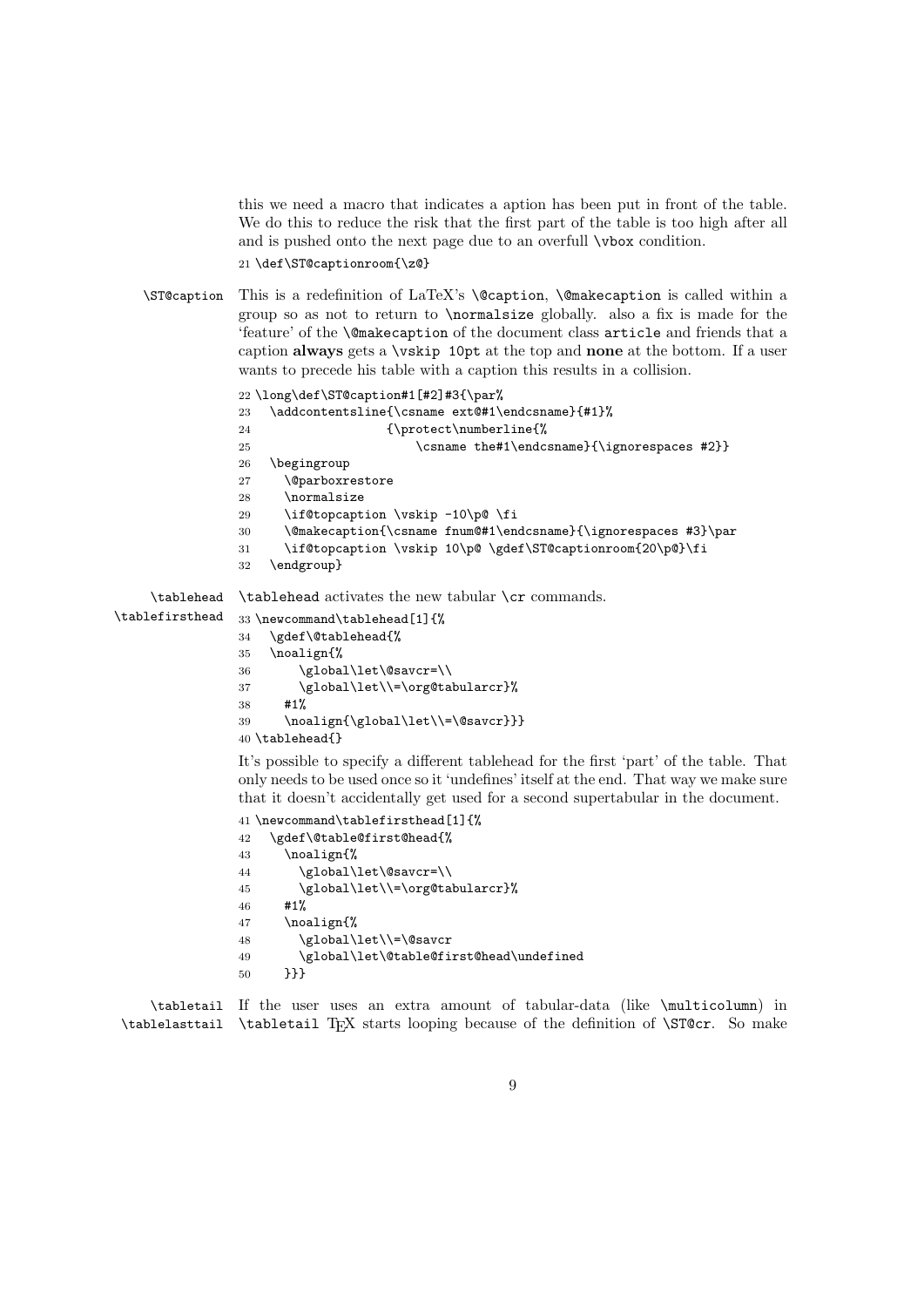\\ act just like a \@tabularcr inside this tail to prevent the loop. Save and restore the value of \\.

```
51 \newcommand\tabletail[1]{%
52 \gdef\@tabletail{%
53 \noalign{%
54 \global\let\@savcr=\\
55 \global\let\\=\org@tabularcr}%
56 #1%
57 \noalign{\global\let\\=\@savcr}}}
58 \tabletail{}
```
It's possible to specify a different tabletail for the last 'part' of the table. That only needs to be used once so it 'undefines' itself at the end. That way we make sure that it doesn't accidentally get used for a second supertabular in the document.

```
59 \newcommand\tablelasttail[1]{%
60 \gdef\@table@last@tail{%
61 \noalign{%
62 \global\let\@savcr=\\
63 \global\let\\=\org@tabularcr}%
64 #1%
65 \noalign{%
66 \global\let\\=\@savcr
67 \global\let\@table@last@tail\undefined
68 }}}
```
\sttraceon There now is a possiblity to follow the decisions supertabular makes about breaking \sttraceoff the tabular. This has to be enabled when converting this file with docstrip to a .sty file.

```
69 \newcommand\sttraceon{\c@tracingst5\relax}
70 \newcommand\sttraceoff{\c@tracingst\z@}
```
\ST@trace A macro that gets the trace message as its argument

```
71 \newcommand\ST@trace[2]{%
72 \ifnum\c@tracingst>#1\relax
73 \GenericWarning
74 {(supertabular)\@spaces\@spaces}
75 {Package supertabular: #2}%
76 \overline{f}77 }
```
\ST@trace@cr A variant of \ST@trace that can be called from within \\ as that command is looking for an optional argument will end up scanning the next line.

\ST@save@lineno But because this variant is called from within \\ we need to save the current input linenumber before TEX starts scanning for the optional argument. If we don't, the reported linenumber depends on whether or not the optional argument is present... 78 \newcommand\ST@save@lineno{%

```
79 \expandafter\gdef\expandafter\ST@LineNo\expandafter{%
```

```
80 \the\inputlineno}}
```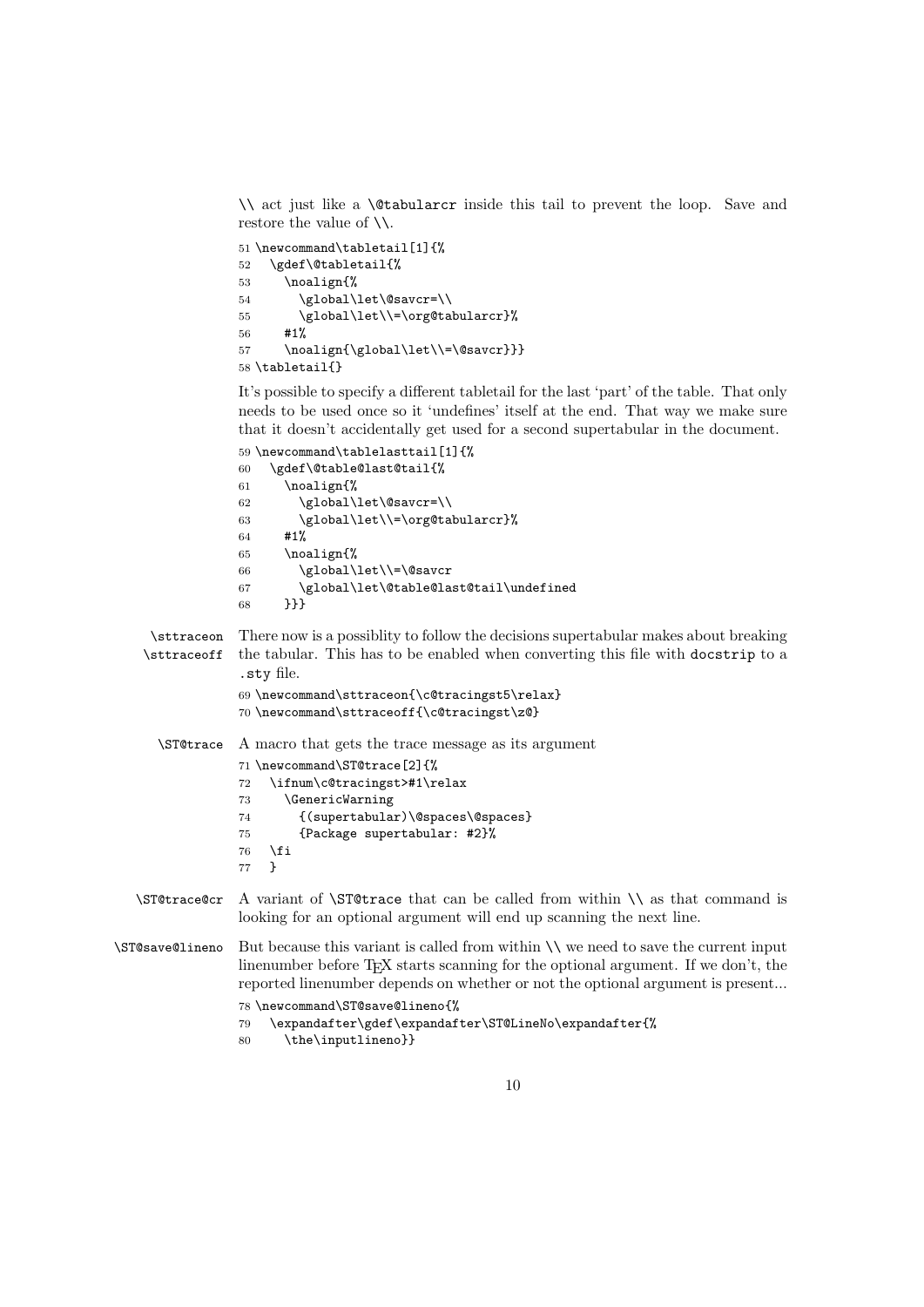Within **\ST@trace@cr** we can than locally modify **\on@line** to use this saved line number.

|                                           | 81 \newcommand\ST@trace@cr[2]{%<br>\ifnum\c@tracingst>#1\relax<br>82<br>\begingroup<br>83<br>\edef\on@line{ on input line \ST@LineNo}%<br>84<br><i><b>\GenericWarning</b></i><br>85<br>{(supertabular)\@spaces\@spaces}<br>86<br>{Package supertabular: #2}%<br>87<br>\endgroup<br>88<br>\fi<br>89<br>ł<br>90                                                                                                                                                                                                                                                                                    |
|-------------------------------------------|--------------------------------------------------------------------------------------------------------------------------------------------------------------------------------------------------------------------------------------------------------------------------------------------------------------------------------------------------------------------------------------------------------------------------------------------------------------------------------------------------------------------------------------------------------------------------------------------------|
| \ST@pageleft                              | This register holds the estimate of the amount of space left over on the current<br>page. This is used in the decision when to start a new page.<br>91 \newdimen\ST@pageleft                                                                                                                                                                                                                                                                                                                                                                                                                     |
| \shrinkheight                             | A command to diminish the value of <b>\ST@pageleft</b> if necessary.<br>92 \newcommand*\shrinkheight[1]{%<br>\noalign{\global\advance\ST@pageleft-#1\relax}}<br>93                                                                                                                                                                                                                                                                                                                                                                                                                               |
| \setSTheight                              | A command to set the value of <b>\ST@pageleft</b> if necessary.<br>94 \newcommand*\setSTheight[1]{%<br>\noalign{\global\ST@pageleft=#1\relax}}<br>95                                                                                                                                                                                                                                                                                                                                                                                                                                             |
| \ST@headht<br>\ST@tailht                  | The register ST@headht will hold the height of the first head of a supertabular<br>environment; the register <b>\ST@tailht</b> will hold the height of table tail (if any)<br>96 \newdimen\ST@headht<br>97 \newdimen\ST@tailht                                                                                                                                                                                                                                                                                                                                                                   |
| \ST@pagesofar                             | The register <b>\STCpagesofar</b> is used to store the estimate of the amount of page<br>already filled up.<br>98 \newdimen\ST@pagesofar                                                                                                                                                                                                                                                                                                                                                                                                                                                         |
| \ST@pboxht                                | The measured (total) height of a parbox-argument<br>99 \newdimen\ST@pboxht                                                                                                                                                                                                                                                                                                                                                                                                                                                                                                                       |
| \ST@lineht<br>\ST@stretchht<br>\ST@prevht | The estimated height of a normal line is stored in <b>\ST@lineht</b> . The dimension<br>register \ST@stretchht is used to store the difference between the 'normal' line<br>height and the line height when <b>\arraystretch</b> has a non-standard value. This<br>is used in the case where p-box entries are added to the tabular. The dimension<br>register <b>STO</b> previous is use to store the height of the previous line to use it as an<br>estimate for the height of the next line. This is needed for a better estimate of<br>when to break the tabular.<br>100 \newdimen\ST@lineht |
|                                           | 101 %\newdimen\ST@stretchht<br>102 \newdimen\ST@prevht                                                                                                                                                                                                                                                                                                                                                                                                                                                                                                                                           |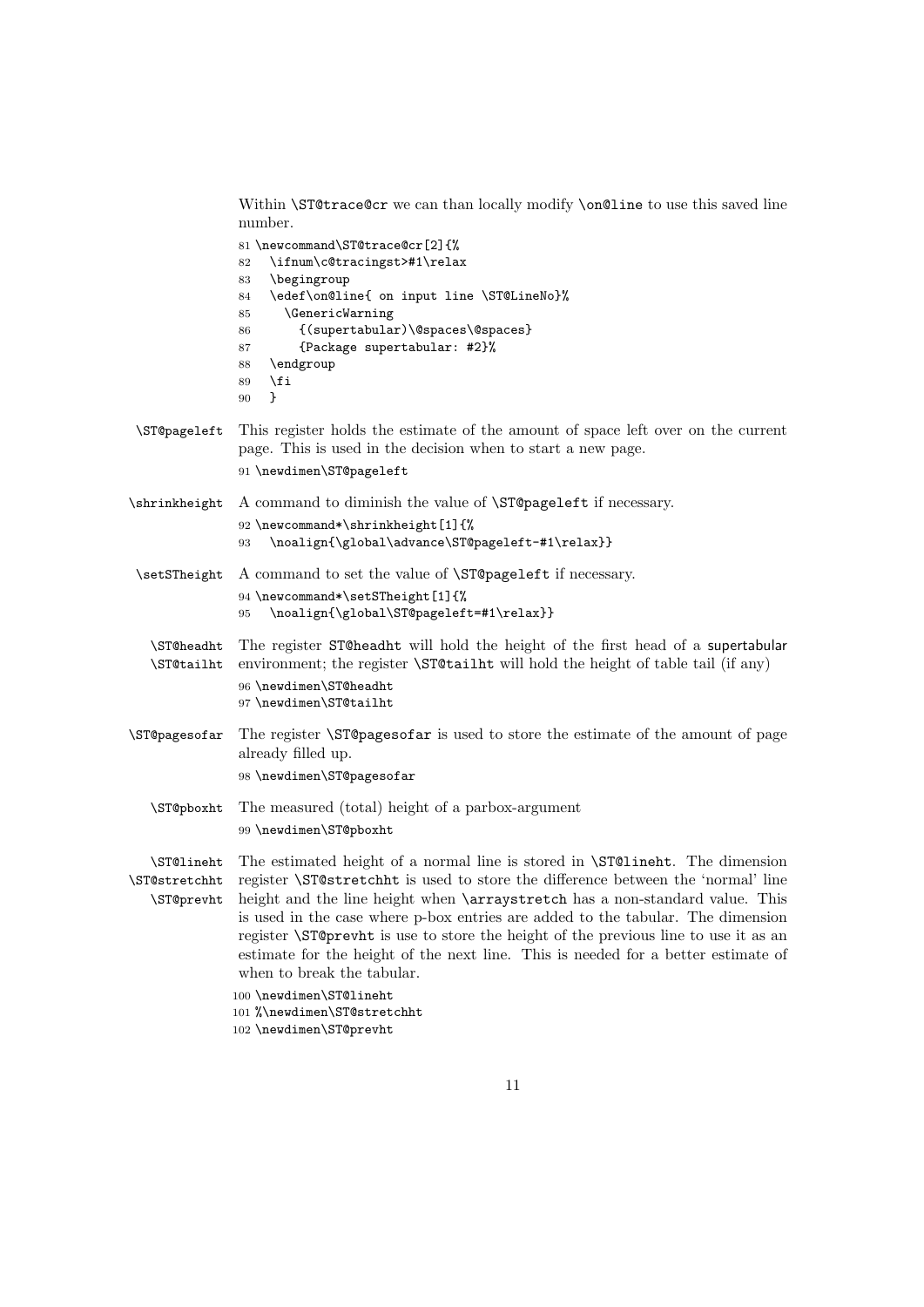|                                                     | $\Sigma$ is ended with $\Upsilon$ we need to temporarily store the<br>optional argument in \ST@toadd.<br>103 \newdimen\ST@toadd                                                                                                                                                                                                                                                                                                                                                                                                                                                                                                                                                                                                                                                                                                                                    |  |  |  |
|-----------------------------------------------------|--------------------------------------------------------------------------------------------------------------------------------------------------------------------------------------------------------------------------------------------------------------------------------------------------------------------------------------------------------------------------------------------------------------------------------------------------------------------------------------------------------------------------------------------------------------------------------------------------------------------------------------------------------------------------------------------------------------------------------------------------------------------------------------------------------------------------------------------------------------------|--|--|--|
| \ST@dimen                                           | A private scratch dimension register.<br>104 \newdimen\ST@dimen                                                                                                                                                                                                                                                                                                                                                                                                                                                                                                                                                                                                                                                                                                                                                                                                    |  |  |  |
| \ST@pbox                                            | A box register to temporarily store the contents of a parbox.<br>105 \newbox\ST@pbox                                                                                                                                                                                                                                                                                                                                                                                                                                                                                                                                                                                                                                                                                                                                                                               |  |  |  |
| \ST@tabularcr<br>\ST@xtabularcr<br>\ST@argtabularcr | These are redefinitions of <b>\@tabularcr</b> and <b>\@tabularcr</b> . This is needed to<br>include \ST@cr in the definition of \@xtabularcr.<br>All redefined macros have names that are similar to the original names, except<br>with a leading 'ST'.<br>106 % \changes{v4.1f}{2019/01/18}{Save the input linenumber before \TeX\<br>scans for an optional argument}<br>$107 \%$<br>108 \def\ST@tabularcr{%<br>$\{\iintnum0='\}$ fi<br>109<br>\ST@save@lineno<br>110<br>\@ifstar{\ST@xtabularcr}{\ST@xtabularcr}}<br>111<br>112 \def\ST@xtabularcr{%<br>\@ifnextchar[%]<br>113<br>{\ST@argtabularcr}%<br>114<br>$\{\ifnum0='\\fij\\cr\ST@cr\}\$<br>115<br>116 \def\ST@argtabularcr[#1]{%<br>$\ifnum0='{\ifmmode\{ \ifmmode\, \else\fi\fi\fi}$<br>117<br>\ifdim #1>\z@<br>118<br>\unskip\ST@xargarraycr{#1}<br>119<br>\else<br>120<br>\ST@yargarraycr{#1}%<br>121 |  |  |  |
| \ST@xargarraycr<br>\ST@yargarraycr                  | $\{f_i\}$<br>122<br>In this case we need to copy the value of the optional argument of $\setminus\setminus$ in our private<br>register \ST@toadd.<br>123 \def\ST@xargarraycr#1{%<br>\@tempdima #1\advance\@tempdima \dp \@arstrutbox<br>124<br>\vrule \@height\z@ \@depth\@tempdima \@width\z@ \cr<br>125<br>\noalign{\global\ST@toadd=#1}\ST@cr}<br>126<br>Here we need to insert \STOCT<br>127 \def\ST@yargarraycr#1{%                                                                                                                                                                                                                                                                                                                                                                                                                                           |  |  |  |
| \ST@startpbox                                       | \cr\noalign{\vskip #1\global\ST@toadd=#1}\ST@cr}<br>128<br>The macros that deal with parbox columns need to be redefined, because we need<br>to know the size of the parbox.<br>129 \def\ST@startpbox#1{%<br>To achieve our goal we need to save the text in box.<br>\setbox\ST@pbox\vtop\bgroup\hsize#1\@arrayparboxrestore}<br>130                                                                                                                                                                                                                                                                                                                                                                                                                                                                                                                               |  |  |  |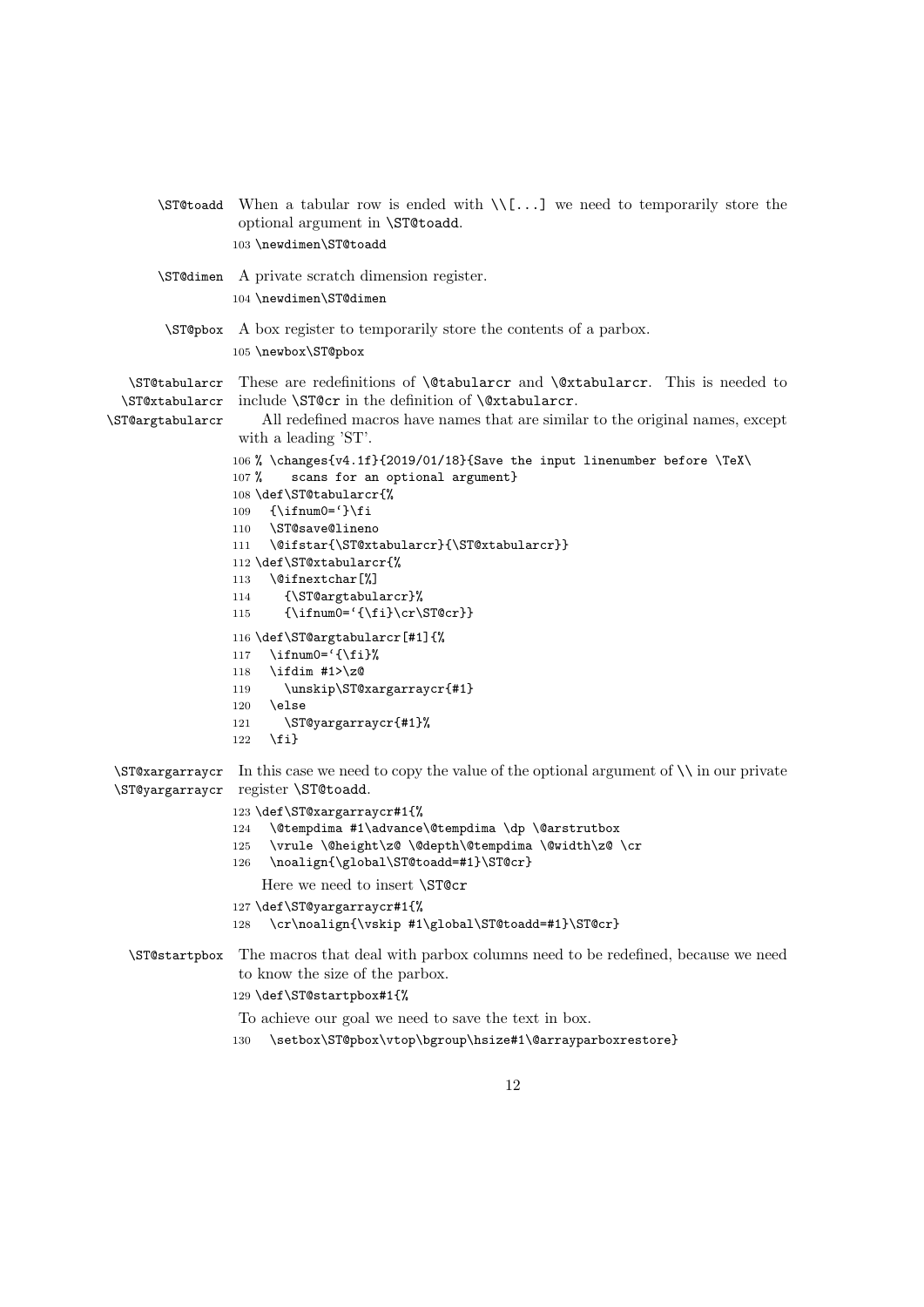```
\ST@astartpbox Our version of \@astartpbox.
                   131 \def\ST@astartpbox#1{%
                   132 \bgroup\hsize#1%
                   133 \setbox\ST@pbox\vtop\bgroup\hsize#1\@arrayparboxrestore}
       \ST@endpbox
Our version of \@endpbox and \@aendpbox.
      \ST@aendpbox
134 \def\ST@endpbox{%
                   135 \@finalstrut\@arstrutbox\par\egroup
                   136 \ST@dimen=\ht\ST@pbox
                   137 \advance\ST@dimen by \dp\ST@pbox
                   138 \ifnum\ST@pboxht<\ST@dimen
                   139 \global\ST@pboxht=\ST@dimen
                   140 \, \text{Vfi}141 \ST@dimen=\z@
                   142 \box\ST@pbox\hfil}
                   143 \def\ST@aendpbox{%
                   144 \@finalstrut\@arstrutbox\par\egroup
                   145 \ST@dimen=\ht\ST@pbox
                   146 \advance\ST@dimen by \dp\ST@pbox
                   147 \ifnum\ST@pboxht<\ST@dimen
                   148 \global\ST@pboxht=\ST@dimen
                   149 \fi
                   150 \ST@dimen=\z@
                   151 \unvbox\ST@pbox\egroup\hfil}
\ST@compute@lineht The height of a line in an array environemnt can be computed as:
                       • the height of the strutbox \ht\strutbox (plus \extrarowheight when the
                         array package is loaded),
                       • multiplied by arraystretch,
                       • plus the depth of the strutbox (\dp\strutbox) mulitplied by \arraystretch.
                   152 \def\ST@compute@lineht{%
                   153 \ST@lineht=\ht\strutbox
                   154 \ifx\extrarowheight\undefined\else
                   155 \advance \ST@lineht by \extrarowheight
                   156 \fi
                   157 \ST@lineht = \arraystretch\ST@lineht
                   158 \advance\ST@lineht \arraystretch\dp\strutbox
                   159 \ST@trace\tw@{Normal Line height: \the\ST@lineht}%
                   160 }
 \estimate@lineht Estimates the height of normal line taking \arraystretch into account. Also
                    computes the difference between a normal line and a 'stretched' one. This macro
                    will be removed in a future release.
                   161 \def\estimate@lineht{%
```

```
162 \ST@lineht=\arraystretch \baslineskp
```
\global\advance\ST@lineht by 1\p@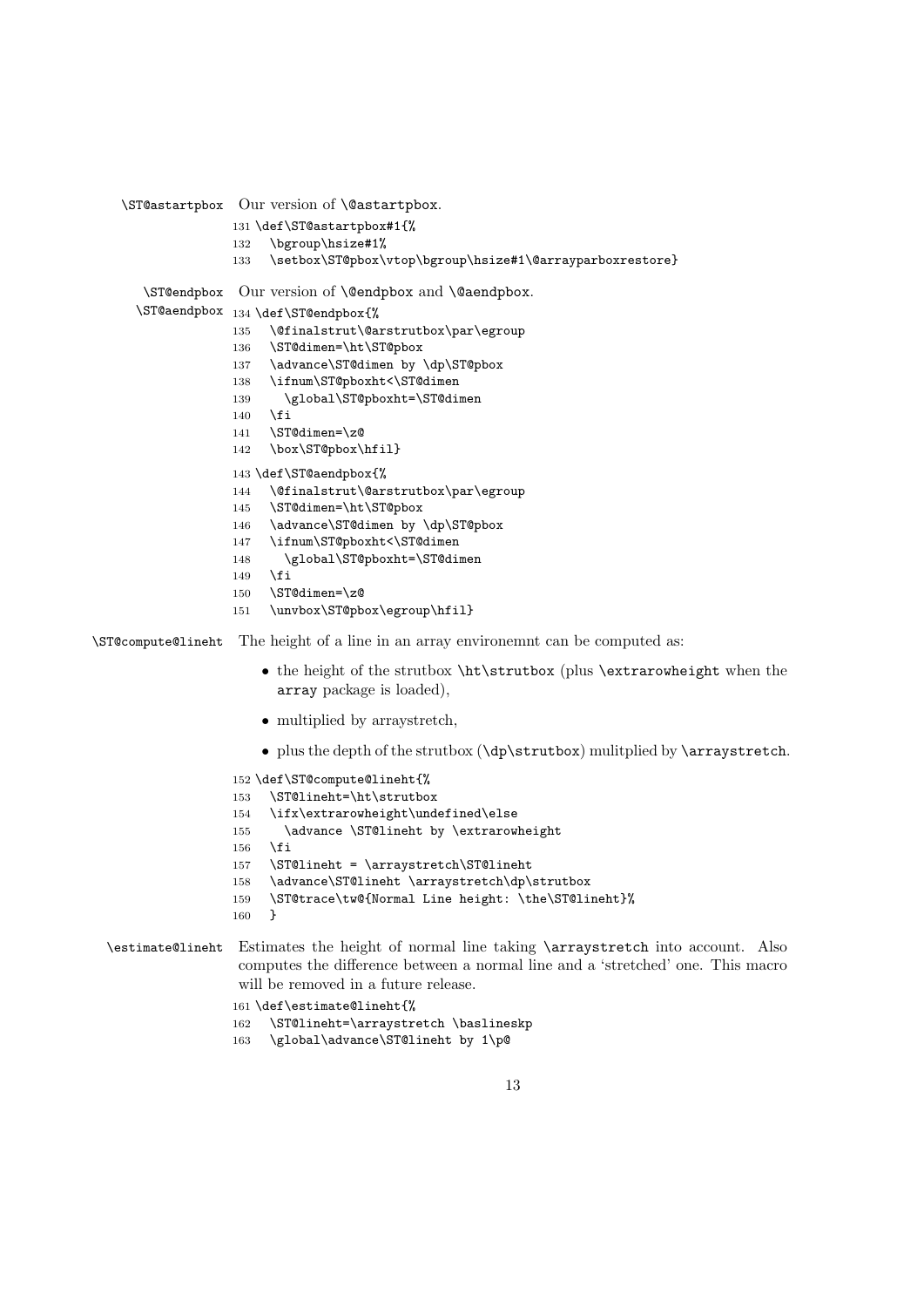```
164 \ST@stretchht\ST@lineht\advance\ST@stretchht-\baslineskp
165 \ifdim\ST@stretchht<\z@\ST@stretchht\z@\fi
166 \ST@trace\tw@{Average line height: \the\ST@lineht}%
167 \ST@trace\tw@{Stretched line height: \the\ST@stretchht}%
168 }
```
\@calfirstpageht Estimates the space left on the current page and decides whether the tabular can be started on this page or on a new page.

169 \def\@calfirstpageht{%

```
170 \ST@trace\tw@{Calculating height of tabular on first page}%
```
The T<sub>E</sub>X register \pagetotal contains the height of the page sofar, the LAT<sub>E</sub>X register \@colroom contains the height of the column.

```
171 \global\ST@pagesofar\pagetotal
172 \global\ST@pageleft\@colroom
173 \ST@trace\tw@{Height of text = \the\pagetotal; \MessageBreak
174 Height of page = \the\ST@pageleft}%
```
When we are in two column mode T<sub>E</sub>X may still be collecting material for the first column although there seems to be no space left. In this case we have to check against two times \ST@pageleft.

```
175 \if@twocolumn
176 \ST@trace\tw@{two column mode}%
177 \if@firstcolumn
178 \ST@trace\tw@{First column}%
179 \ifnum\ST@pagesofar > \ST@pageleft
180 \global\ST@pageleft=2\ST@pageleft
181 \ifnum\ST@pagesofar > \ST@pageleft
182 \newpage\@calnextpageht
183 \ST@trace\tw@{starting new page}%
184 \else
```
In this case we're in the second column, so we have to compensate for the material in the first column.

```
185 \ST@trace\tw@{Second column}%
186 \global\advance\ST@pageleft -\ST@pagesofar
187 \global\advance\ST@pageleft -\@colroom
188 \fi
```
When  $\S$ T@pagesofar is smaller than  $\S$ T@pageleft TEX is still collecting material for the first column, so we can start a new tabular environment like we do on a single column page.

```
189 \lambdaelse
190 \global\advance\ST@pageleft by -\ST@pagesofar
191 \global\ST@pagesofar\z@
192 \qquad \qquad \fi
193 \else
```
When we end up here, TEX has already decided it had enough material for the first column and is building the second column.

194 \ST@trace\tw@{Second column}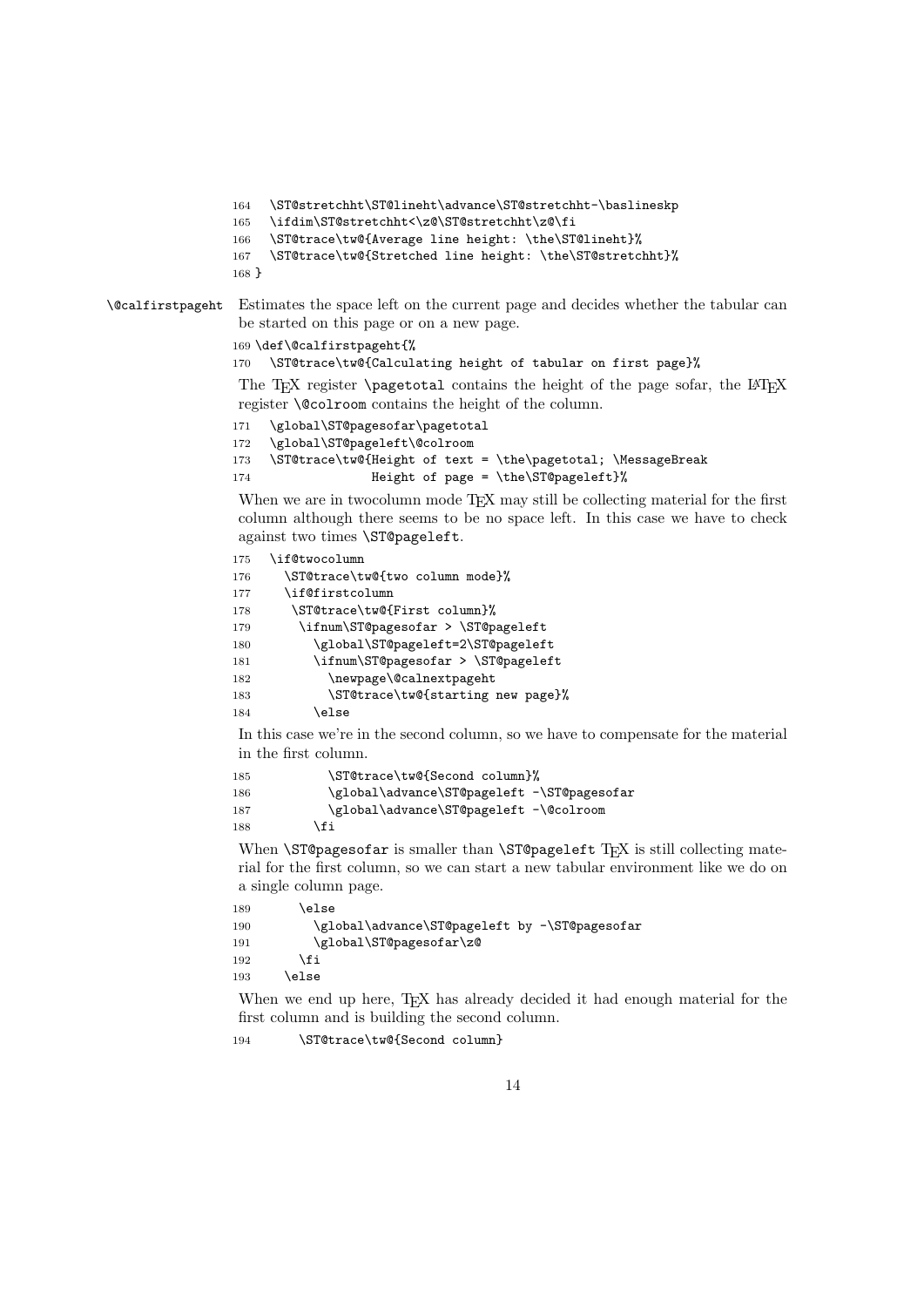```
195 \ifnum\ST@pagesofar > \ST@pageleft
196 \ST@trace\tw@{starting new page}%
197 \newpage\@calnextpageht
198 \else
199 \global\advance\ST@pageleft by -\ST@pagesofar
200 \global\ST@pagesofar\z@
201 \qquad \qquad \fi
202 \qquad \text{If }203 \else
```
In one column mode there is a simple decision.

```
204 \ST@trace\tw@{one column mode}%
205 \ifnum\ST@pagesofar > \ST@pageleft
206 \ST@trace\tw@{starting new page}%
207 \newpage\@calnextpageht
```
When we are not starting a new page subtract the size of the material already on it from the available space.

```
208 \else
209 \global\advance\ST@pageleft by -\ST@pagesofar
210 \global\ST@pagesofar\z@
211 \forallfi
212 \fi
```
When a caption preceeds the first part of the tabular we need to reduce the available height on the page by \ST@captionroom.

```
213 \if@topcaption\advance\ST@pageleft-\ST@captionroom\fi
214 \ST@trace\tw@{Available height: \the\ST@pageleft}%
```
Now we need to know the height of the head of the table. In order to measure this we typeset it in a normal tabular environment.

```
215 \ifx\@@tablehead\@empty
216 \ST@headht=\z@
217 \else
218 \setbox\@tempboxa=\vbox{\@arrayparboxrestore
219 \ST@restore
220 \expandafter\tabular\expandafter{\ST@tableformat}%
221 \@@tablehead\endtabular}%
222 \ST@headht=\ht\@tempboxa\advance\ST@headht\dp\@tempboxa
223 \fi
224 \ST@trace\tw@{Height of head: \the\ST@headht}%
```
To decide when to start a new page, we need to know the vertical size of the tail of the table.

```
225 \ifx\@tabletail\@empty
226 \ST@tailht=\z@
227 \else
228 \setbox\@tempboxa=\vbox{\@arrayparboxrestore
229 \ST@restore
230 \expandafter\tabular\expandafter{\ST@tableformat}
231 \@tabletail\endtabular}
```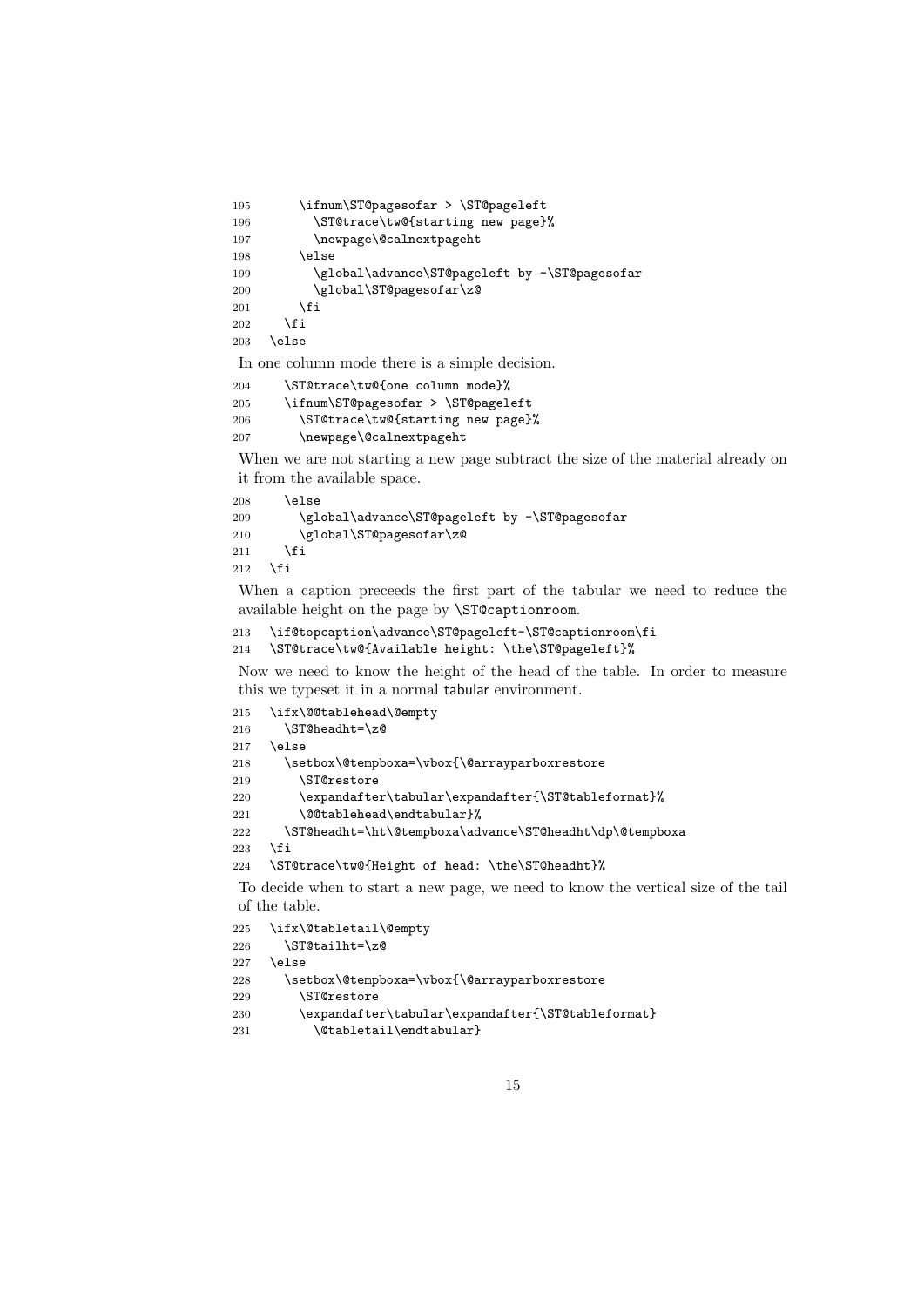```
232 \ST@tailht=\ht\@tempboxa\advance\ST@tailht\dp\@tempboxa
233 \fi
```
We add the average height of a line to this because when we decide to continue the tabular we need to have enough space left for one line and the tail.

```
234 \advance\ST@tailht by \ST@lineht
235 \ST@trace\tw@{Height of tail: \the\ST@tailht}%
236 \ST@trace\tw@{Maximum height of tabular: \the\ST@pageleft}%
237 \@tempdima\ST@headht
```
Now we decide whether we can continue on the current page or whether we need to start on a new page. We assume that the minimum height of a tabular is the height of the head, the tail and one line of data. If that doesn't fit a new page is started.

```
238 \advance\@tempdima\ST@lineht
239 \advance\@tempdima\ST@tailht
240 \ST@trace\tw@{Minimum height of tabular: \the\@tempdima}%
241 \ifnum\@tempdima>\ST@pageleft
242 \ST@trace\tw@{starting new page}%
243 \newpage\@calnextpageht
244 \fi
```
Take the height of the table into account, so ubstract it from the available height. We need to do it like this because the  $\setminus$  inside the definition of  $\@$ tablehead have their normal definition.

```
245 \advance\ST@pageleft-\ST@headht
246 }
```
\@calnextpageht This calculates the maximum height of the tabular on all subsequent pages of the supertabular environment.

247 \def\@calnextpageht{%

```
248 \ST@trace\tw@{Calculating height of tabular on next page}%
```

```
249 \global\ST@pageleft\@colroom
```

```
250 \global\ST@pagesofar=\z@
```

```
251 \ST@trace\tw@{Maximum height of tabular: \the\ST@pageleft}%
```
Take the height of the head into account by subtracting it from the avalable space.

```
252 \advance\ST@pageleft-\ST@headht
```
253 }

\x@supertabular The body of the beginning of both environments is stored in a single macro as the code is shared.

#### 254 \def\x@supertabular{%

First save the original definition of \tabular and then make it point to \inner@tabular. This is done to enable supertabular cells to contain a tabular environment without getting unexpected results when the supertabular would be split accross this inner tabular environment.

```
255 \let\org@tabular\tabular
```

```
256 \let\tabular\inner@tabular
```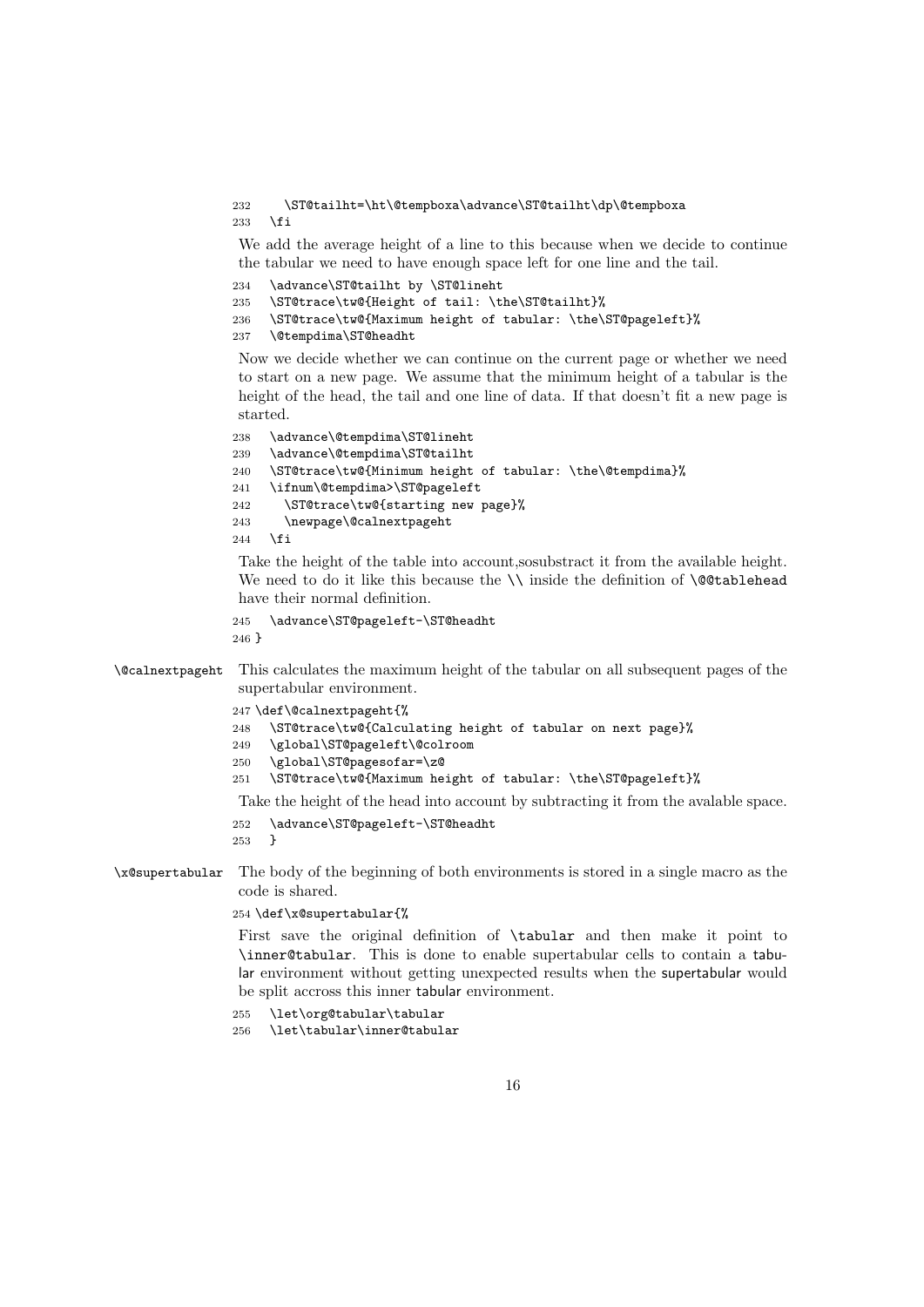The same needs to be done for the tabular\* environment. The coding is slightly more verbose.

\expandafter\let

```
258 \csname org@tabular*\expandafter\endcsname
```
\csname tabular\*\endcsname

```
260 \expandafter\let\csname tabular*\expandafter\endcsname
```
\csname inner@tabular\*\endcsname

If the caption should come at the top we insert it here.

\if@topcaption \@process@tablecaption \fi

- Save the original definition of  $\setminus \setminus$ .
- \global\let\@oldcr=\\

Save the current value of \baselineskip, as we need it in the calculation of the average height of a line.

\def\baslineskp{\baselineskip}%

We have to check whether  $array$ **sty** $was loaded, because some of the internal$ macros have different names.

\ifx\undefined\@classix

Save old **\@tabularcr** and insert the definition of **\ST@tabularcr**.

- \let\org@tabularcr\@tabularcr
- \let\@tabularcr\ST@tabularcr

Activate the new parbox algorithm.

```
268 \let\org@startpbox=\@startpbox
```
- \let\org@endpbox=\@endpbox
- \let\@@startpbox=\ST@startpbox
- \let\@@endpbox=\ST@endpbox
- \else

When array.sty was loaded things are a bit different.

```
273 \let\org@tabularcr\@arraycr
274 \let\@arraycr\ST@tabularcr
275 \let\org@startpbox=\@startpbox
276 \let\org@endpbox=\@endpbox
277 \let\@startpbox=\ST@astartpbox
278 \let\@endpbox=\ST@aendpbox
279 \fi
```
Check if the head of the table should be different for the first and subsequent pages.

```
280 \ifx\@table@first@head\undefined
281 \let\@@tablehead=\@tablehead
282 \else
283 \let\@@tablehead=\@table@first@head
284 \fi
```
The first part of a supertabular may be moved on to the next page if it doesn't fit on the current page afterall. Subsequent parts can not be moved; therefor we will have to switch the definition of **\ST@skippart** around.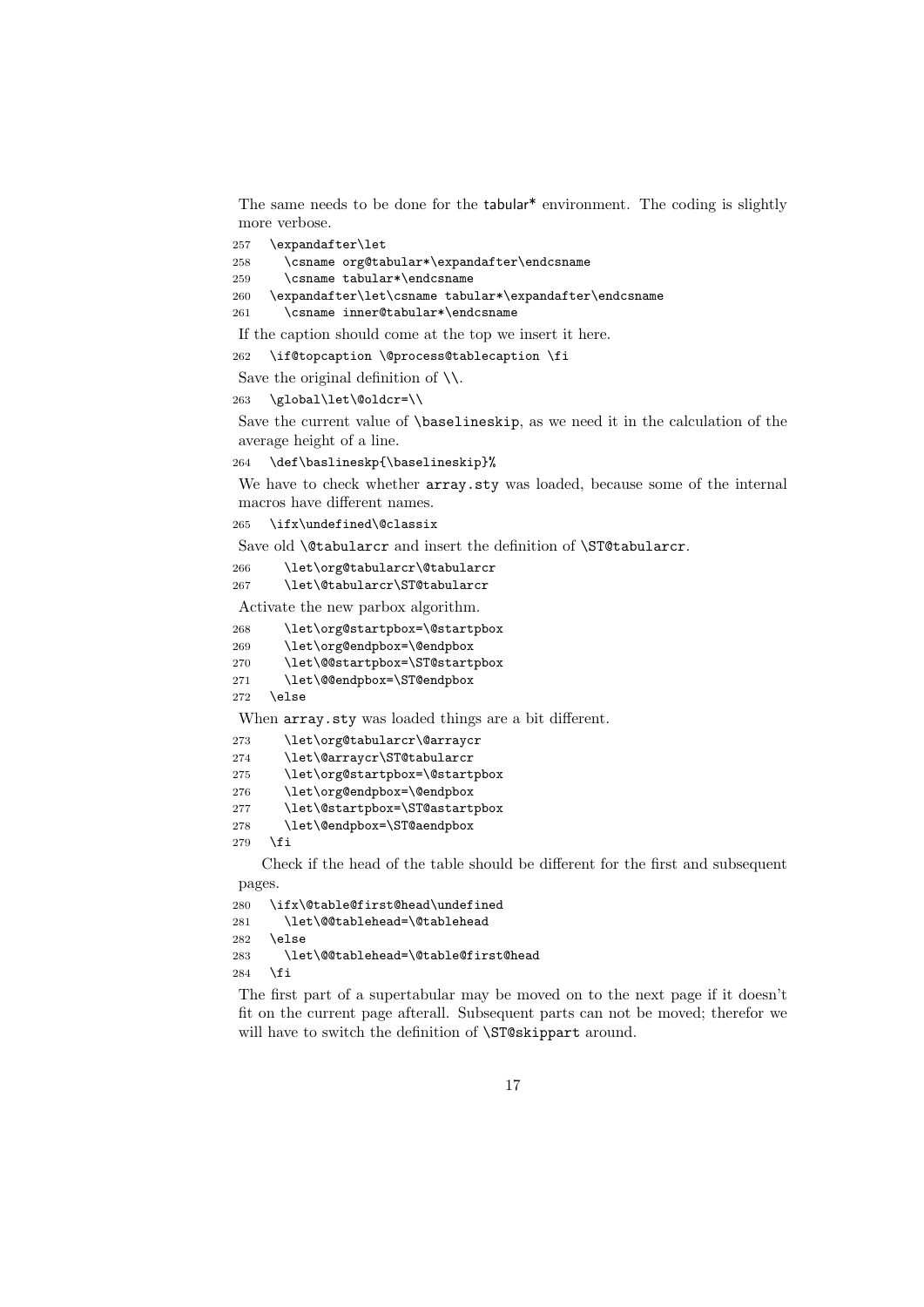\let\ST@skippage\ST@skipfirstpart

Now we can estimate the average line height and the height of the first page of the supertabular.

- \ST@compute@lineht
- \@calfirstpageht
- \noindent
- }

\supertabular We start by looking for an optional argument, which will be duly ignored as it seems to make no sense to try to align a multipage table in the middle...

```
290 \def\supertabular{%
291 \@ifnextchar[{\@supertabular}%]
292 {\@supertabular[]}}
```
We can now save the preamble of the tabular in a macro.

```
293 \def\@supertabular[#1]#2{%
```

```
294 \def\ST@tableformat{#2}%
```

```
295 \ST@trace\tw@{Starting a new supertabular}%
```
Then remember that this is not a supertabular<sup>\*</sup> environment.

```
296 \global\ST@starfalse
```
Don't use minipages.

\global\ST@mpfalse

Most of the following code is shared between the supertabular and supertabular<sup>\*</sup> environments. So to avoid duplication it is stored in a macro.

\x@supertabular

Finally start a normal tabular environment.

```
299 \expandafter\org@tabular\expandafter{\ST@tableformat}%
```

```
300 \@@tablehead}
```
\supertabular\* We start by looking for the optional argument of the tabular environment.

```
301 \@namedef{supertabular*}#1{%
302 \@ifnextchar[{\@nameuse{@supertabular*}{#1}}%
303 {\@nameuse{@supertabular*}{#1}[]}%]
304 }
```
We start by saving the intended width and the preamble of the tabular<sup>\*</sup>.

```
305 \@namedef{@supertabular*}#1[#2]#3{%
```

```
306 \ST@trace\tw@{Starting a new supertabular*}%
```

```
307 \def\ST@tableformat{#3}%
```

```
308 \ST@wd=#1\relax
```

```
309 \global\ST@startrue
```

```
310 \global\ST@mpfalse
```
Now we can call the common code for both environments.

```
311 \x@supertabular
```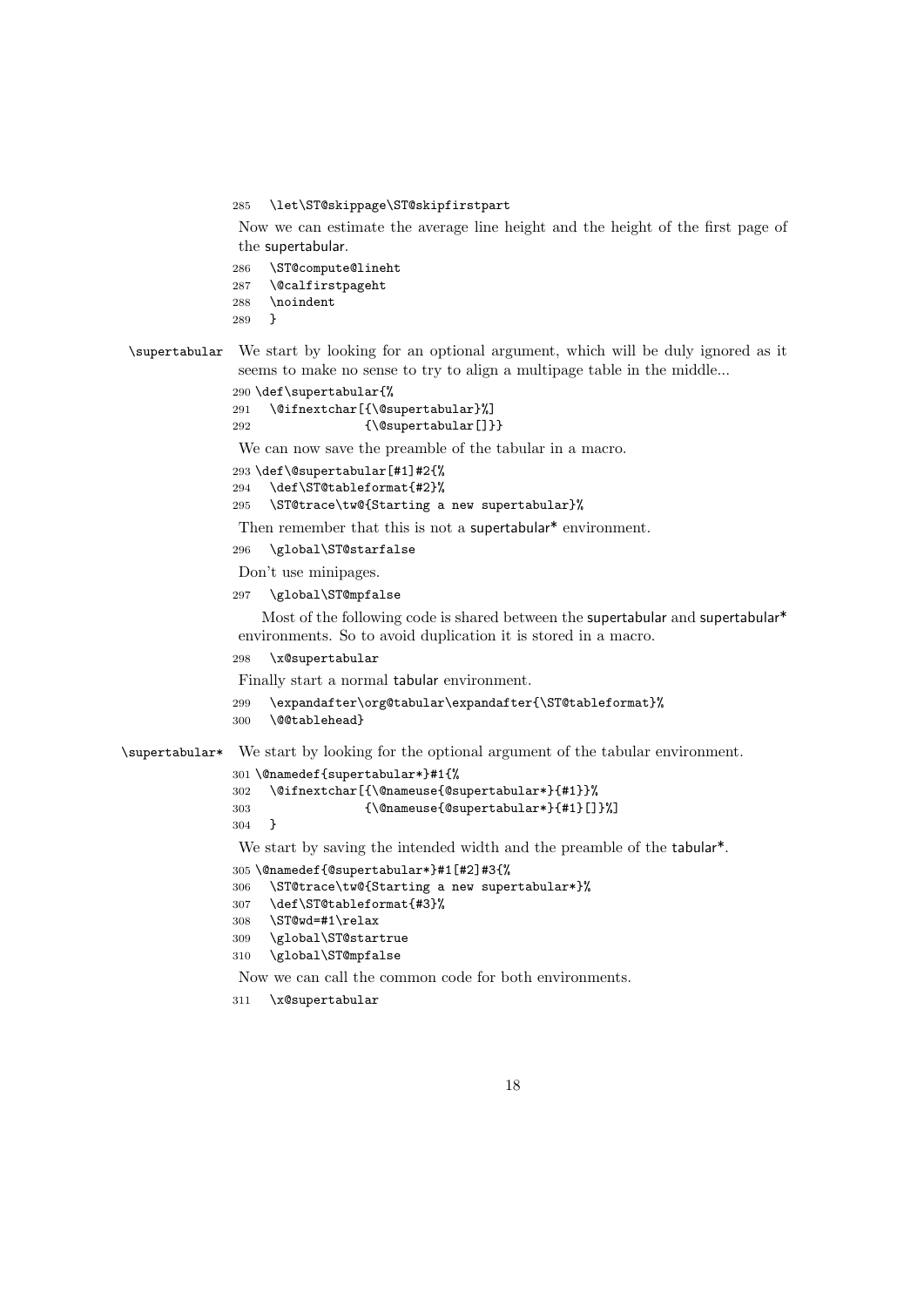And we can start a normal tabular\* environment.

```
312 \expandafter\csname org@tabular*\expandafter\endcsname
```
- \expandafter{\expandafter\ST@wd\expandafter}%
- \expandafter{\ST@tableformat}%
- \@@tablehead}%

#### \mpsupertabular This version of the supertabular environment puts each tabular into a minipage, thus making footnotes possible. We start by looking for an optional argument, which will be duly ignored as it seems to make no sense to try to align a multipage table in the middle. . .

```
316 \def\mpsupertabular{%
317 \@ifnextchar[{\@mpsupertabular}%]
318 {\@mpsupertabular[]}}
```
We can now save the preamble of the tabular in a macro.

```
319 \def\@mpsupertabular[#1]#2{%
```

```
320 \def\ST@tableformat{#2}%
```

```
321 \ST@trace\tw@{Starting a new mpsupertabular}%
```
Then remember that this is not a mpsupertabular<sup>\*</sup> environment.

\global\ST@starfalse

And remember to close the minipage later.

\global\ST@mptrue

Since we are about to start a minipage of \columnwidth the horizontal alignment will no longer work. We have to remember the values and restore them inside the minipage.

```
324 \ST@rightskip \rightskip
```
\ST@leftskip \leftskip

```
326 \ST@parfillskip \parfillskip
```
Most of the following code is shared between the mpsupertabular and mpsupertabular\* environments. So to avoid duplication it is stored in a macro.

\x@supertabular

Finally start a normal tabular environment.

- \minipage{\columnwidth}%
- \parfillskip\ST@parfillskip
- \rightskip \ST@rightskip
- \leftskip \ST@leftskip
- \noindent\expandafter\org@tabular\expandafter{\ST@tableformat}%
- \@@tablehead}

\mpsupertabular\* We start by looking for the optional argument of the tabular environment.

```
334 \@namedef{mpsupertabular*}#1{%
```

```
335 \@ifnextchar[{\@nameuse{@mpsupertabular*}{#1}}%
```
- {\@nameuse{@mpsupertabular\*}{#1}[]}%]
- }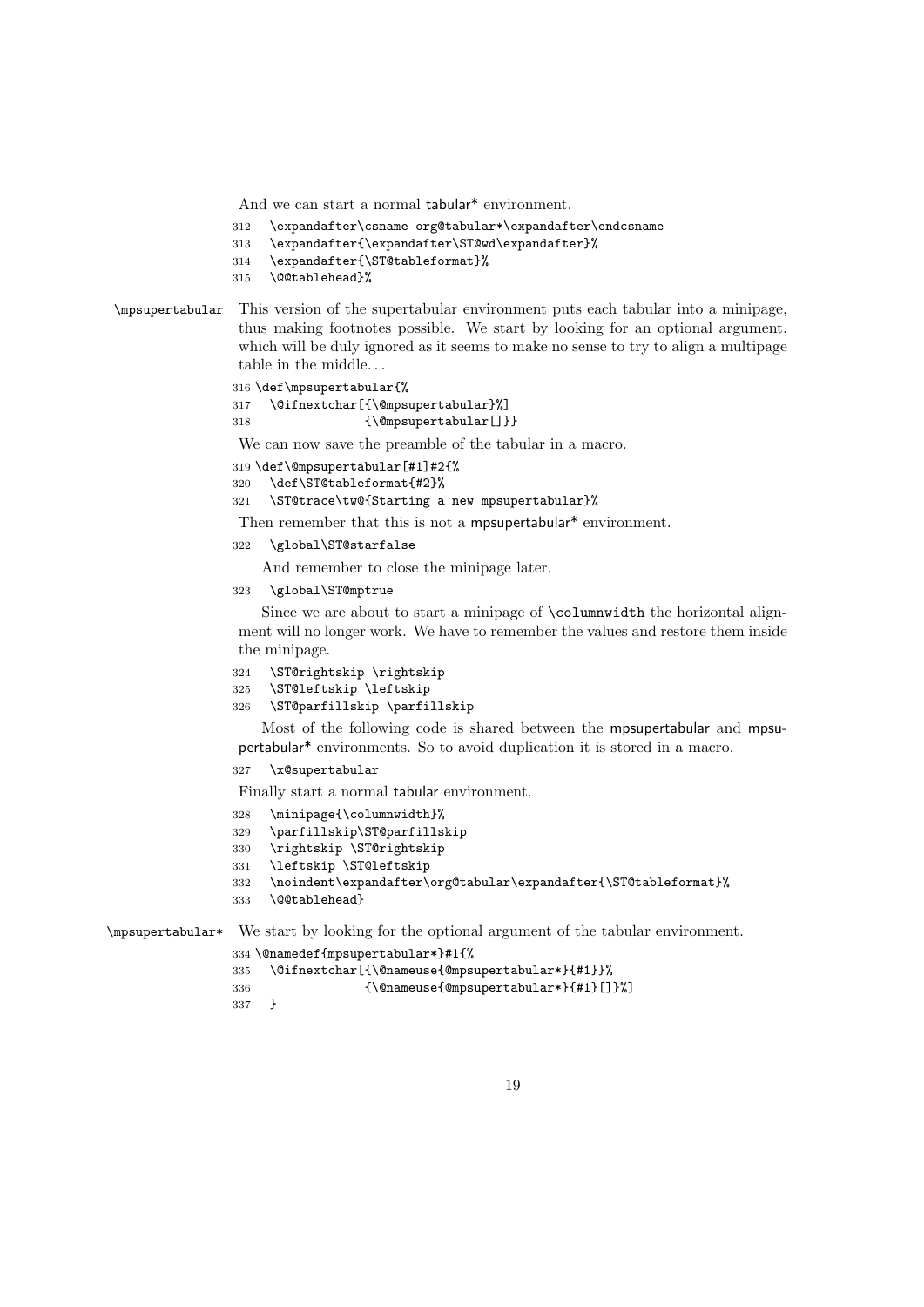```
Now we can save the intended width and the preamble of the tabular*.
                  338 \@namedef{@mpsupertabular*}#1[#2]#3{%
                  339 \ST@trace\tw@{Starting a new mpsupertabular*}%
                  340 \def\ST@tableformat{#3}%
                  341 \ST@wd=#1\relax
                  342 \global\ST@startrue
                  343 \global\ST@mptrue
                  344 \ST@rightskip \rightskip
                  345 \ST@leftskip \leftskip
                  346 \ST@parfillskip \parfillskip
                      Then we can call the common code for both environments.
                  347 \x@supertabular
                  348 % And we can start a normal \textsf{tabular*} environment.
                  349 % \begin{macrocode}
                  350 \minipage{\columnwidth}%
                  351 \parfillskip\ST@parfillskip
                  352 \rightskip \ST@rightskip
                  353 \leftskip \ST@leftskip
                  354 \noindent\expandafter\csname org@tabular*\expandafter\endcsname
                  355 \expandafter{\expandafter\ST@wd\expandafter}%
                  356 \expandafter{\ST@tableformat}%
                  357 \@@tablehead}%
 \endsupertabular
\endsupertabular*
                  This closes the environments supertabular and supertabular*.
                  358 \def\endsupertabular{%
                  359 \ifx\@table@last@tail\undefined
                  360 \@tabletail
                  361 \else
                  362 \@table@last@tail
                  363 \fi
                  364 \csname endtabular\ifST@star*\fi\endcsname
                   Restore the original definition of \@tabularcr
                  365 \ST@restore
                   Check if we have to insert a caption and restore to default behaviour of putting
                   captions at the top.
                  366 \if@topcaption
                  367 \else
                  368 \@process@tablecaption
                  369 \@topcaptiontrue
                  370 \fi
                      Restore the meaning of \setminus \setminus to the one it had before the start of this environment.
                   Also re-initialize some control-sequences
                  371 \global\let\\\@oldcr
                  372 \global\let\@process@tablecaption\relax
                  373 \ST@trace\tw@{Ended a supertabular\ifST@star*\fi}%
```

```
374 }
```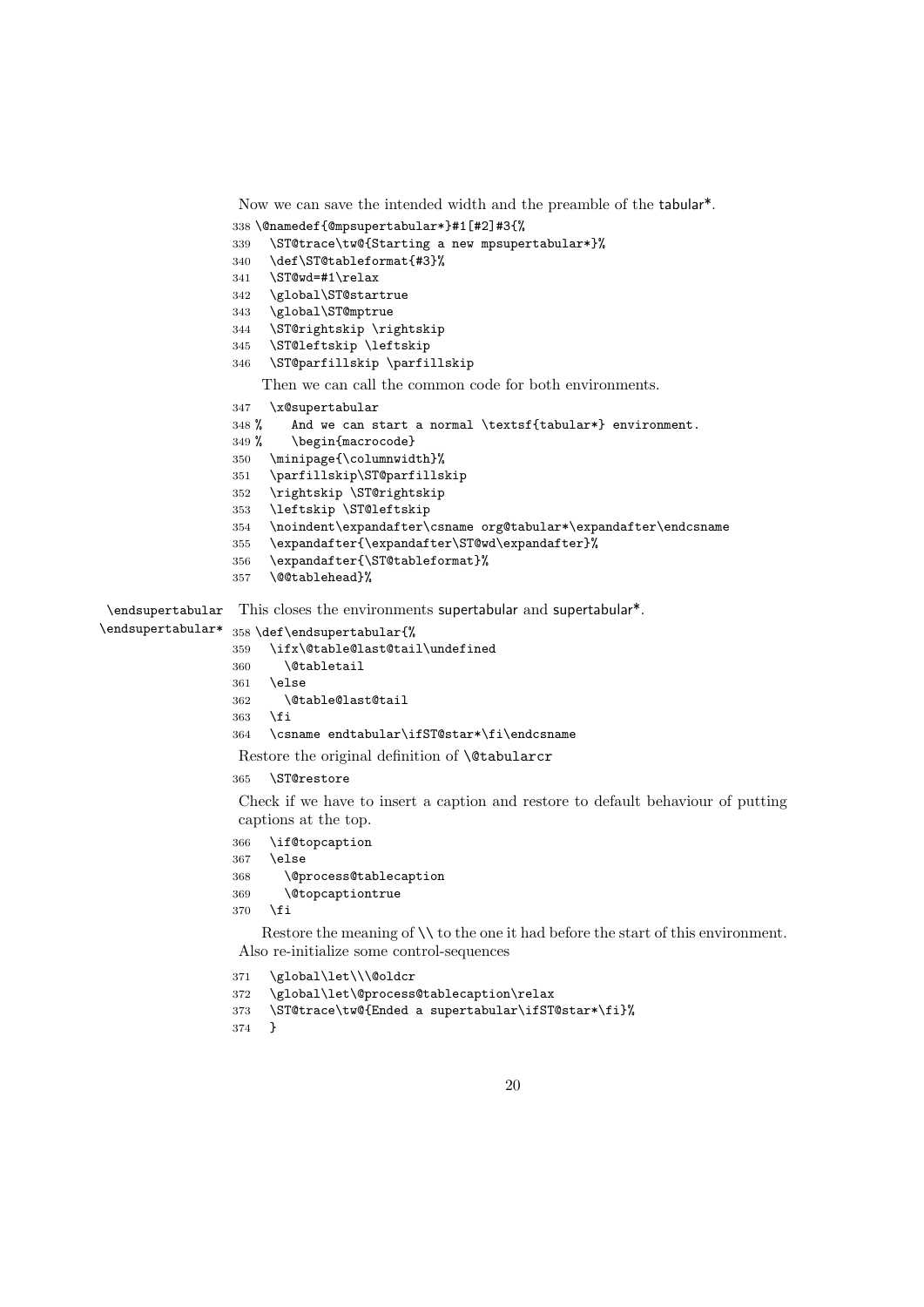The definition of the ending of the supertabular\* environment is simple: \expandafter\let\csname endsupertabular\*\endcsname\endsupertabular

\endmpsupertabular This closes the environments mpsupertabular and mpsupertabular\*. \endmpsupertabular\* \def\endmpsupertabular{% \ifx\@table@last@tail\undefined \@tabletail \else \@table@last@tail \fi \csname endtabular\ifST@star\*\fi\endcsname \endminipage Restore the original definition of \@tabularcr \ST@restore Check if we have to insert a caption and restore to default behaviour of putting captions at the top. \if@topcaption \else \@process@tablecaption \@topcaptiontrue \fi Restore the meaning of  $\setminus \setminus$  to the one it had before the start of this environment. Also re-initialize some control-sequences \global\let\\\@oldcr \global\let\@process@tablecaption\relax \ST@trace\tw@{Ended a mpsupertabular\ifST@star\*\fi}% } The definition of the ending of the supertabular\* environment is simple:

\expandafter\let\csname endmpsupertabular\*\endcsname\endmpsupertabular

\ST@restore This macro restores the original definitions of the macros that handle parbox entries and the macros that handle the end of the row.

```
395 \def\ST@restore{%
396 \ifx\undefined\@classix
397 \let\@tabularcr\org@tabularcr
398 \else
399 \let\@arraycr\org@tabularcr
400 \fi
401 \let\@startpbox\org@startpbox
402 \let\@endpbox\org@endpbox
403 }
```
\inner@tabular In order to facilitate complete tabular environments to be in a cell of a supertabular \inner@tabular\* environment we need to adapt the definition of the orginal environments somewhat. For the inner tabular a number of definitions need to be restored. \def\inner@tabular{%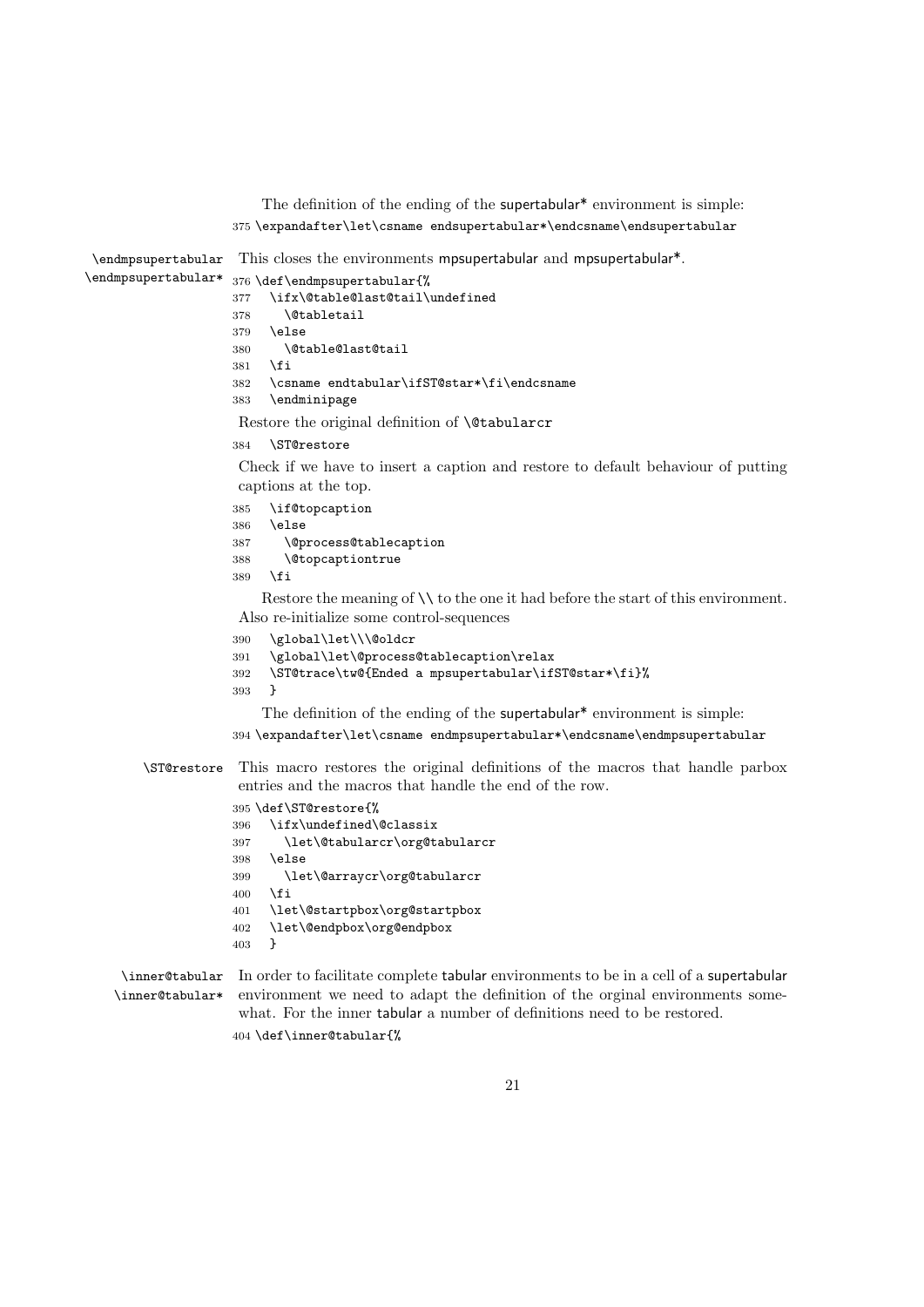```
405 \ST@restore
406 \let\\\@oldcr
407 \noindent
408 \org@tabular}
409 \@namedef{inner@tabular*}{%
410 \ST@restore
411 \let\\\@oldcr
412 \noindent
413 \csname org@tabular*\endcsname}
```
\ST@cr This macro is called by each \\ inside the tabular environment. It updates the estimate of the amount of space left on the current page and starts a new page if necessary.

414 \def\ST@cr{%

```
415 \noalign{%
```
416 \ifnum\ST@pboxht<\ST@lineht

If there is a non-empty line, but an empty parbox, then \ST@pboxht might be non-zero, but too small thereby breaking the algorithm. Therefor we estimate the height of the line to be \ST@lineht in this case.

417 \global\advance\ST@pageleft -\ST@lineht

And we store that fact in \ST@prevht.

418 \global\ST@prevht\ST@lineht 419 \else

When the parbox was not empty we take into account its height (plus a bit extra).

420 \ST@trace@cr\thr@@{Added par box with height \the\ST@pboxht}%

```
421 \global\advance\ST@pageleft -\ST@pboxht
```

```
422 \global\advance\ST@pageleft -0.1\ST@pboxht
```

```
423 \global\ST@prevht\ST@pboxht
```

```
424 \global\ST@pboxht\z@
```

```
425 \fi
```
\ST@toadd is the value of the optional argument of \\.

```
426 \global\advance\ST@pageleft -\ST@toadd
427 \global\ST@toadd=\z@
```

```
428 \ST@trace@cr\thr@@{Space left for tabular: \the\ST@pageleft}%
429 }
```
This line is necessary because the tablehead has to be inserted \*after\* the following \if\else\fi-clause. For this purpose \ST@next is used by \ST@newpage. But we need to make sure that **\ST@next** is not undefined when **\ST@newpage** is not called. In the middle of tableprocessing it shoud be an  $*$ empty $*$  macro ( $*$ not $*$  \relax). (15.2.91)

430 \noalign{\global\let\ST@next\@empty}%

When the \ST@pageleft has become negative, the last row was so high that the supertabular doesn't fit on the current page after all. In this case we will skip the current page and start at the top of the next one; otherwise T<sub>E</sub>X will move this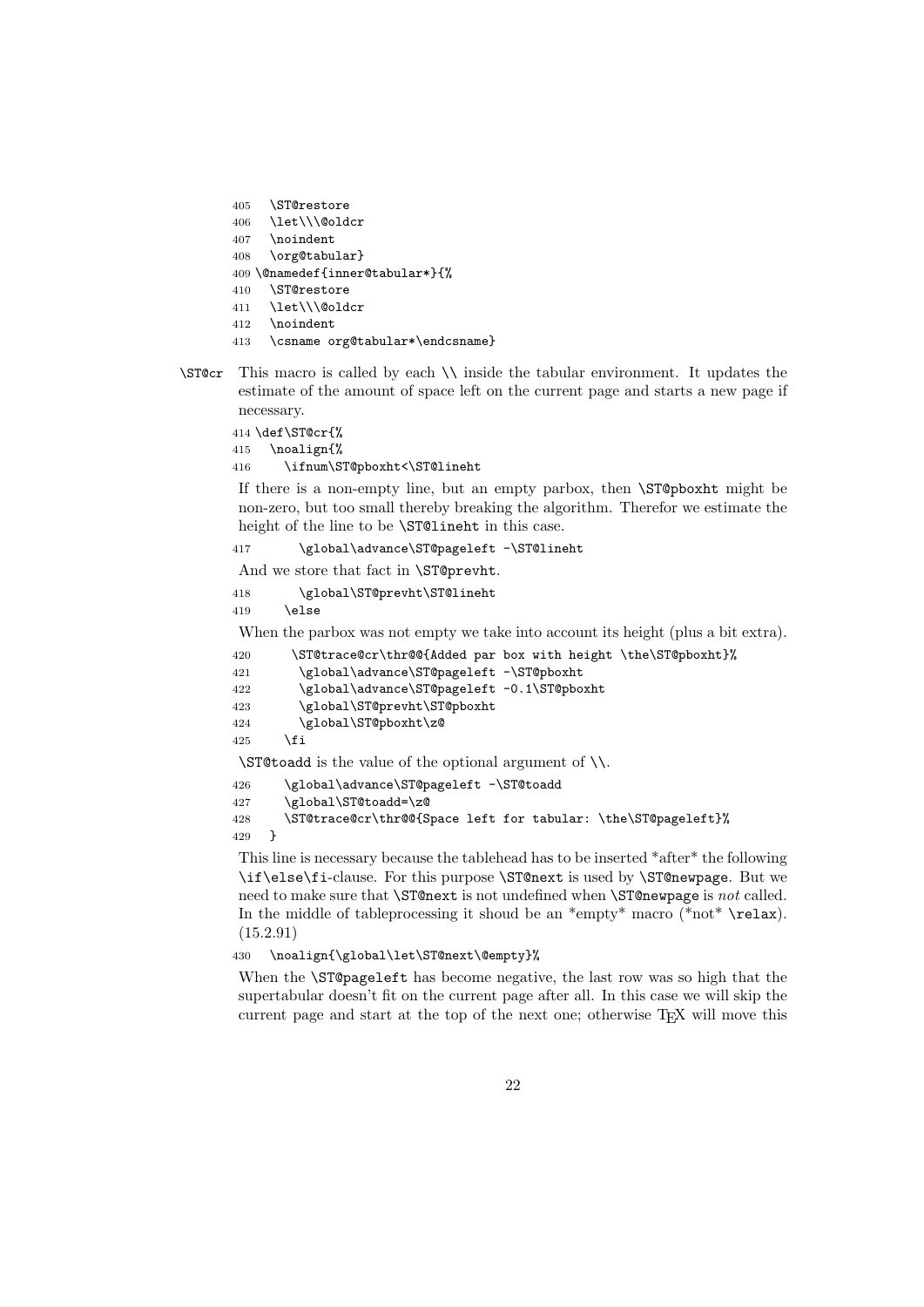part of the table to a new page anyway, probably with a message about an overfull \vbox.

```
431 \ifnum\ST@pageleft<\z@
432 \ST@skippage
433 \else
```
When there is not enough space left on the current page, we start a new page. To compute the amount of space need we use the height of the previous line (\ST@prevht) as an estimation of the height of the next line. If we are processing a mpsupertabular we need to take the height of the footnotes into account.

```
434 \noalign{\global\@tempdima\ST@tailht
435 \global\advance\@tempdima\ST@prevht
436 \ifST@mp
437 \ifvoid\@mpfootins\else
438 \global\advance\@tempdima\ht\@mpfootins
439 \global\advance\@tempdima 3pt
440 \fi
441 \{f_i\}442 \ifnum\ST@pageleft<\@tempdima
443 \ST@newpage
444 \fi
445 \fi
446 \ST@next}
```
\ST@skipfirstpart This macro skips the current page and moves the entire supertabular that has been built up sofar to the next page.

```
447 \def\ST@skipfirstpart{%
448 \noalign{%
```
449 \ST@trace\tw@{Tabular too high, moving to next page}%

In order for this to work properly we need to adapt the value of \ST@pageleft. When this macro is called it has a negative value. We should add the height of the next page to that (\@colroom). From the result the 'normal' height of the supertabular should be substracted  $(\text{Qcolroom - } \text{)}$ . This could be coded as follows:

```
\ST@dimen\@colroom
\advance\ST@dimen-\pagetotal
\global\advance\ST@pageleft\@colroom
\global\advance\ST@pageleft-\ST@dimen
```
When you examine the code you will note that **\@colroom** is added and subtracted. Therefor the code above can be simplified to:

450 \global\advance\ST@pageleft\pagetotal

Then we can set **\ST@pagesofar** to 0 and start the new page.

```
451 \global\ST@pagesofar\z@
```
452 \newpage

Finally we make sure that this macro can only be executed once for each supertabular by changing the definition of **\ST@skippage**.